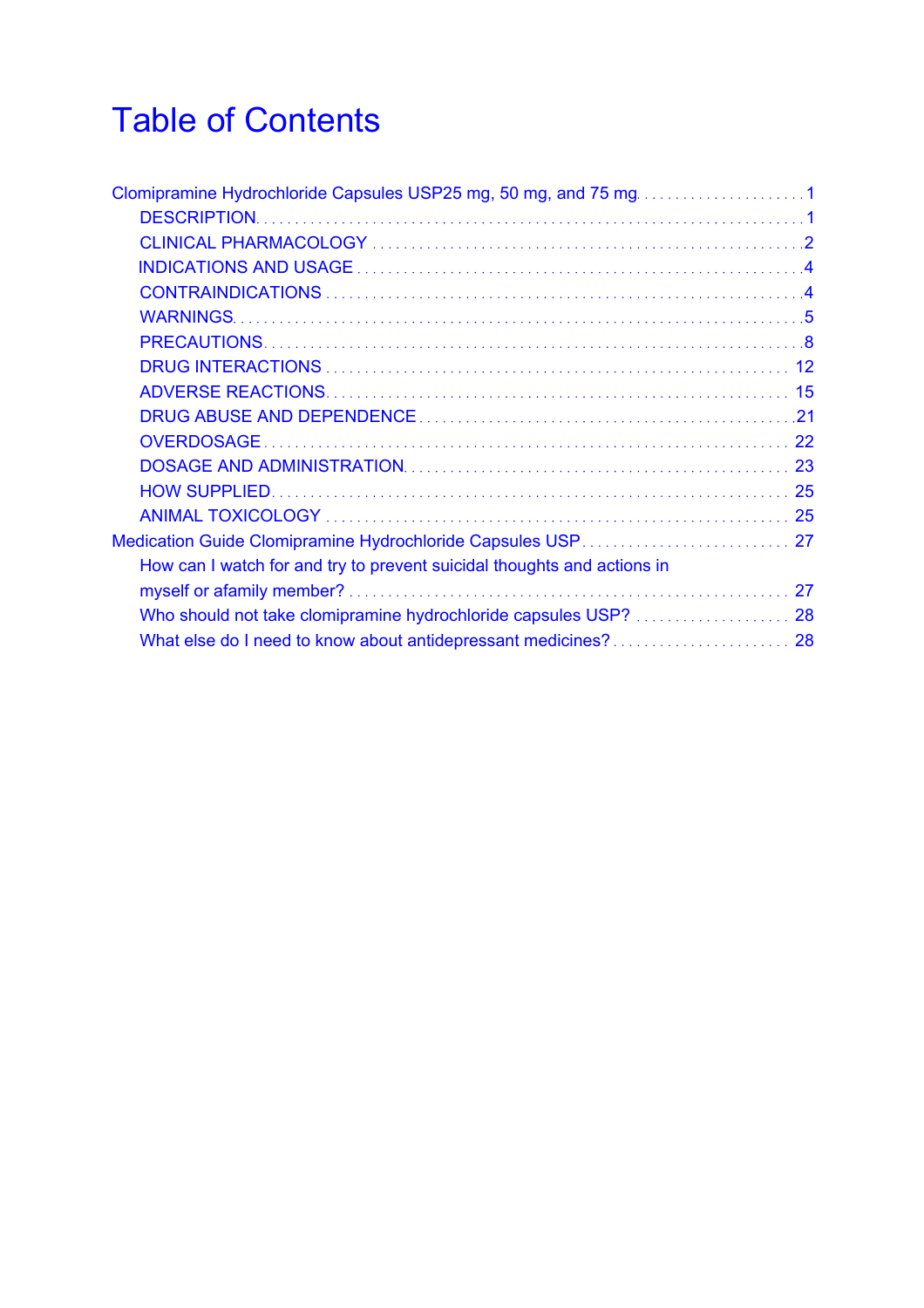## **Clomipramine Hydrochloride Capsules USP 25 mg, 50 mg, and 75 mg**

## **Rx only**

## <span id="page-1-0"></span>**Suicidality and Antidepressant Drugs**

**Antidepressants increased the risk compared to placebo of suicidal thinking and behavior (suicidality) in children, adolescents, and young adults in short-term studies of major depressive disorder (MDD) and other psychiatric disorders. Anyone considering the use of clomipramine hydrochloride or any other antidepressant in a child, adolescent, or young adult must balance this risk with the clinical need. Shortterm studies did not show an increase in the risk of suicidality with antidepressants compared to placebo in adults beyond age 24; there was a reduction in risk with antidepressants compared to placebo in adults aged 65 and older. Depression and certain other psychiatric disorders are themselves associated with increases in the risk of suicide. Patients of all ages who are started on antidepressant therapy should be monitored appropriately and observed closely for clinical worsening, suicidality, or unusual changes in behavior. Families and caregivers should be advised of the need for close observation and communication with the prescriber. Clomipramine hydrochloride is not approved for use in pediatric patients except for patients with obsessive compulsive disorder (OCD)** *(see WARNINGS, Clinical Worsening and Suicide Risk; PRECAUTIONS, Information for Patients; and PRECAUTIONS, Pediatric Use)***.**

## **DESCRIPTION**

Clomipramine Hydrochloride Capsules USP is an antiobsessional drug that belongs to the class (dibenzazepine) of pharmacologic agents known as tricyclic antidepressants. Clomipramine Hydrochloride Capsules USP are available as capsules of 25, 50, and 75 mg for oral administration.

Clomipramine hydrochloride USP is 3-chloro-5-[3-(dimethylamino)propyl]-10,11-dihydro-5*H*dibenz[*b*,*f*] azepine monohydrochloride, and its structural formula is:



 $C_{19}H_{23}CIN_2 \bullet HCl$  **MW** = 351.31

**Page 1 of 29**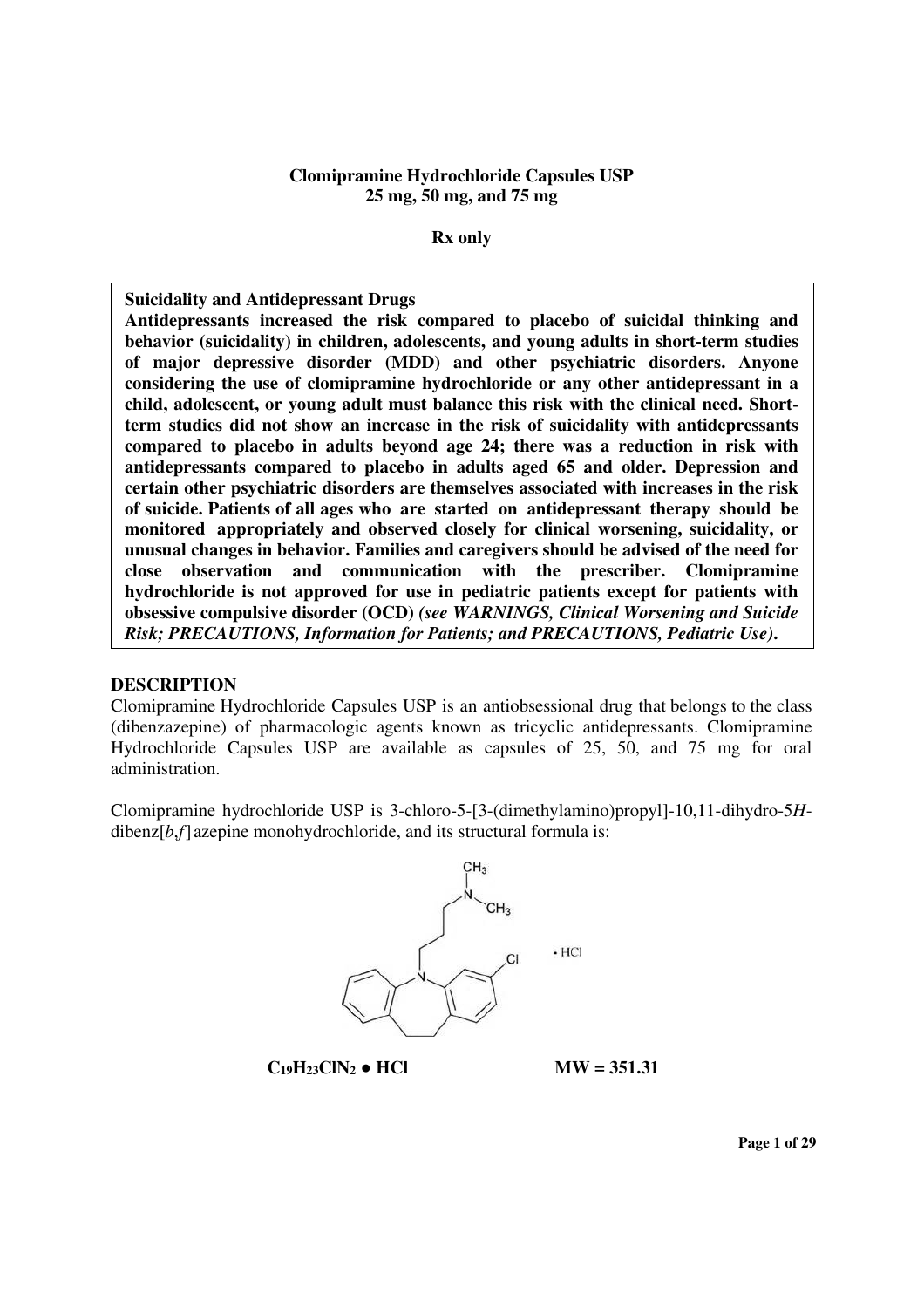<span id="page-2-0"></span>Clomipramine hydrochloride USP is a white or slightly yellow, crystalline powder, free from foreign matter. It is freely soluble in water, and in methylene chloride, soluble in alcohol.

Inactive Ingredients. colloidal silicon dioxide, crospovidone, FD & C Blue 2 (only for 50 mg), FD & C Yellow 6 (only for 25 mg and 75 mg), gelatin, iron oxide black, iron oxide yellow, lactose monohydrate, magnesium stearate, microcrystalline cellulose, potassium hydroxide, propylene glycol, shellac, titanium dioxide.

FDA approved dissolution specification differs from the USP dissolution specification

# **CLINICAL PHARMACOLOGY**

## **Pharmacodynamics**

Clomipramine (CMI) is presumed to influence obsessive and compulsive behaviors through its effects on serotonergic neuronal transmission. The actual neurochemical mechanism is unknown, but CMI's capacity to inhibit the reuptake of serotonin (5-HT) is thought to be important.

## **Pharmacokinetics**

## *Absorption/Bioavailability*

CMI from clomipramine hydrochloride capsules is as bioavailable as CMI from a solution. The bioavailability of CMI from capsules is not significantly affected by food.

In a dose proportionality study involving multiple CMI doses, steady-state plasma concentrations (Css) and area-under-plasma-concentration-time curves (AUC) of CMI and CMI's major active metabolite, desmethylclomipramine (DMI), were not proportional to dose over the ranges evaluated, i.e., between 25 to 100 mg/day and between 25 to 150 mg/day, although  $C_{SS}$  and AUC are approximately linearly related to dose between 100 to 150 mg/day. The relationship between dose and CMI/DMI concentrations at higher daily doses has not been systematically assessed, but if there is significant dose dependency at doses above 150 mg/day, there is the potential for dramatically higher C<sub>SS</sub> and AUC even for patients dosed within the recommended range. This may pose a potential risk to some patients (*see WARNINGS and PRECAUTIONS, Drug Interactions*). After a single 50 mg oral dose, maximum plasma concentrations of CMI occur within 2 to 6 hours (mean, 4.7 hr) and range from 56 ng/mL to 154 ng/mL (mean, 92 ng/mL). After multiple daily doses of 150 mg of clomipramine hydrochloride capsules, steady-state maximum plasma concentrations range from 94 ng/mL to 339 ng/mL (mean, 218 ng/mL) for CMI and from 134 ng/mL to 532 ng/mL (mean, 274 ng/mL) for DMI. Additional information from a rising dose study of doses up to 250 mg suggests that DMI may exhibit nonlinear pharmacokinetics over the usual dosing range. At a dose of clomipramine hydrochloride capsules 200 mg, subjects who had a single blood sample taken approximately 9 to 22 hours, (median 16 hours), after the dose had plasma concentrations of up to 605 ng/mL for CMI, 781 ng/mL for DMI, and 1386 ng/mL for both.

## **Distribution**

CMI distributes into cerebrospinal fluid (CSF) and brain and into breast milk. DMI also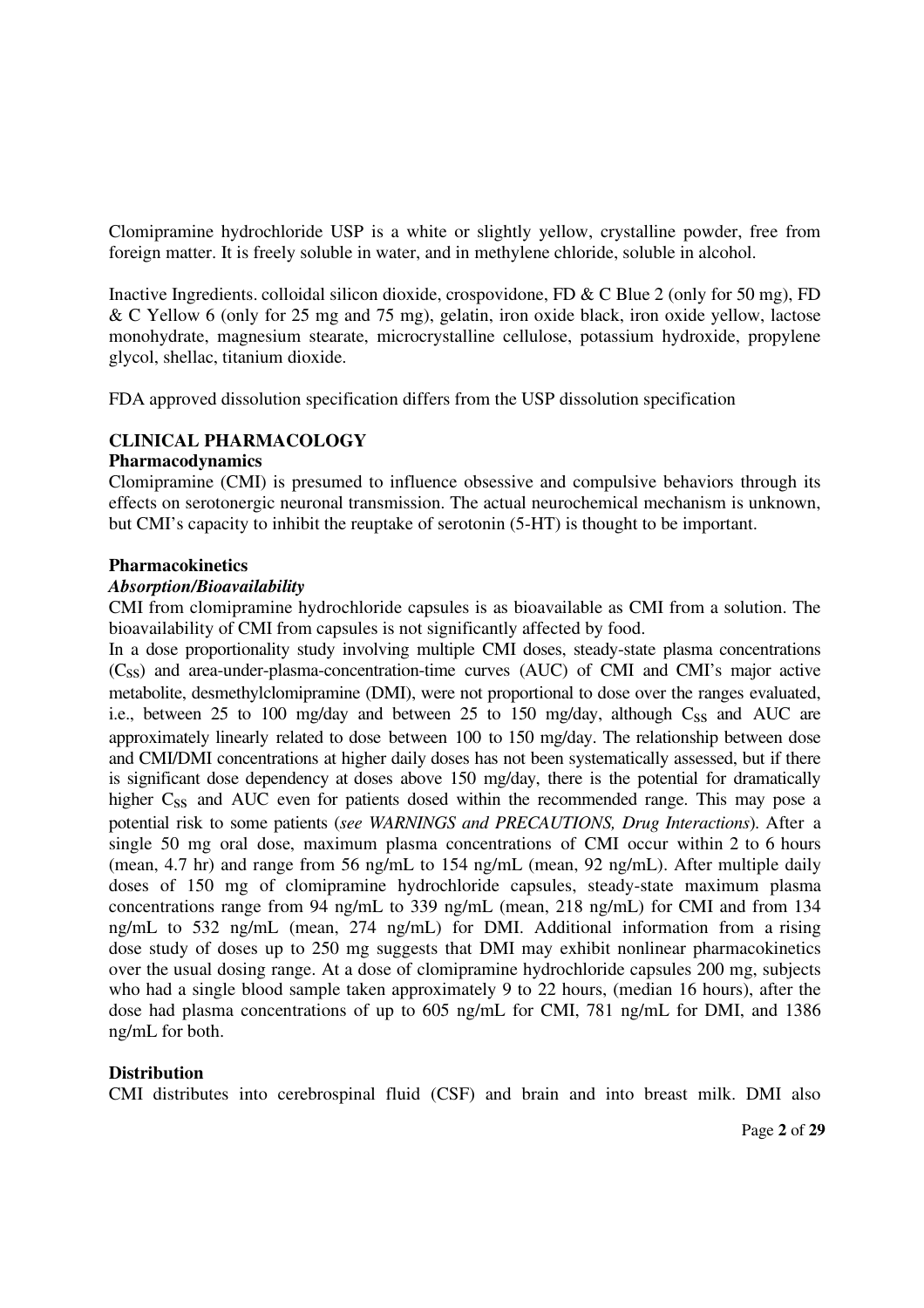distributes into CSF, with a mean CSF/plasma ratio of 2.6. The protein binding of CMI is approximately 97%, principally to albumin, and is independent of CMI concentration. The interaction between CMI and other highly protein-bound drugs has not been fully evaluated, but may be important (*see PRECAUTIONS, Drug Interactions*).

## **Metabolism**

CMI is extensively biotransformed to DMI and other metabolites and their glucuronide conjugates. DMI is pharmacologically active, but its effects on OCD behaviors are unknown. These metabolites are excreted in urine and feces, following biliary elimination. After a 25 mg radiolabeled dose of CMI in two subjects, 60% and 51%, respectively, of the dose were recovered in the urine and 32% and 24%, respectively, in feces. In the same study, the combined urinary recoveries of CMI and DMI were only about 0.8% to 1.3% of the dose administered. CMI does not induce drug- metabolizing enzymes, as measured by antipyrine half-life.

## **Elimination**

Evidence that the C<sub>SS</sub> and AUC for CMI and DMI may increase disproportionately with increasing oral doses suggests that the metabolism of CMI and DMI may be capacity limited. This fact must be considered in assessing the estimates of the pharmacokinetic parameters presented below, as these were obtained in individuals exposed to doses of 150 mg. If the pharmacokinetics of CMI and DMI are nonlinear at doses above 150 mg, their elimination halflives may be considerably lengthened at doses near the upper end of the recommended dosing range (i.e., 200 mg/day to 250 mg/day). Consequently, CMI and DMI may accumulate, and this accumulation may increase the incidence of any dose- or plasma-concentrationdependent adverse reactions, in particular seizures (*see WARNINGS*).

After a 150 mg dose, the half-life of CMI ranges from 19 hours to 37 hours (mean, 32 hr) and that of DMI ranges from 54 hours to 77 hours (mean, 69 hr). Steady-state levels after multiple dosing are typically reached within 7 to 14 days for CMI. Plasma concentrations of the metabolite exceed the parent drug on multiple dosing. After multiple dosing with 150 mg/day, the accumulation factor for CMI is approximately 2.5 and for DMI is 4.6. Importantly, it may take two weeks or longer to achieve this extent of accumulation at constant dosing because of the relatively long elimination half- lives of CMI and DMI (*see DOSAGE AND ADMINISTRATION*). The effects of hepatic and renal impairment on the disposition of clomipramine hydrochloride have not been determined.

## **Interactions**

Co-administration of haloperidol with CMI increases plasma concentrations of CMI. Coadministration of CMI with phenobarbital increases plasma concentrations of phenobarbital (*see PRECAUTIONS, Drug Interactions*). Younger subjects (18 to 40 years of age) tolerated CMI better and had significantly lower steady- state plasma concentrations, compared with subjects over 65 years of age. Children under 15 years of age had significantly lower plasma concentration/dose ratios, compared with adults. Plasma concentrations of CMI were significantly lower in smokers than in nonsmokers.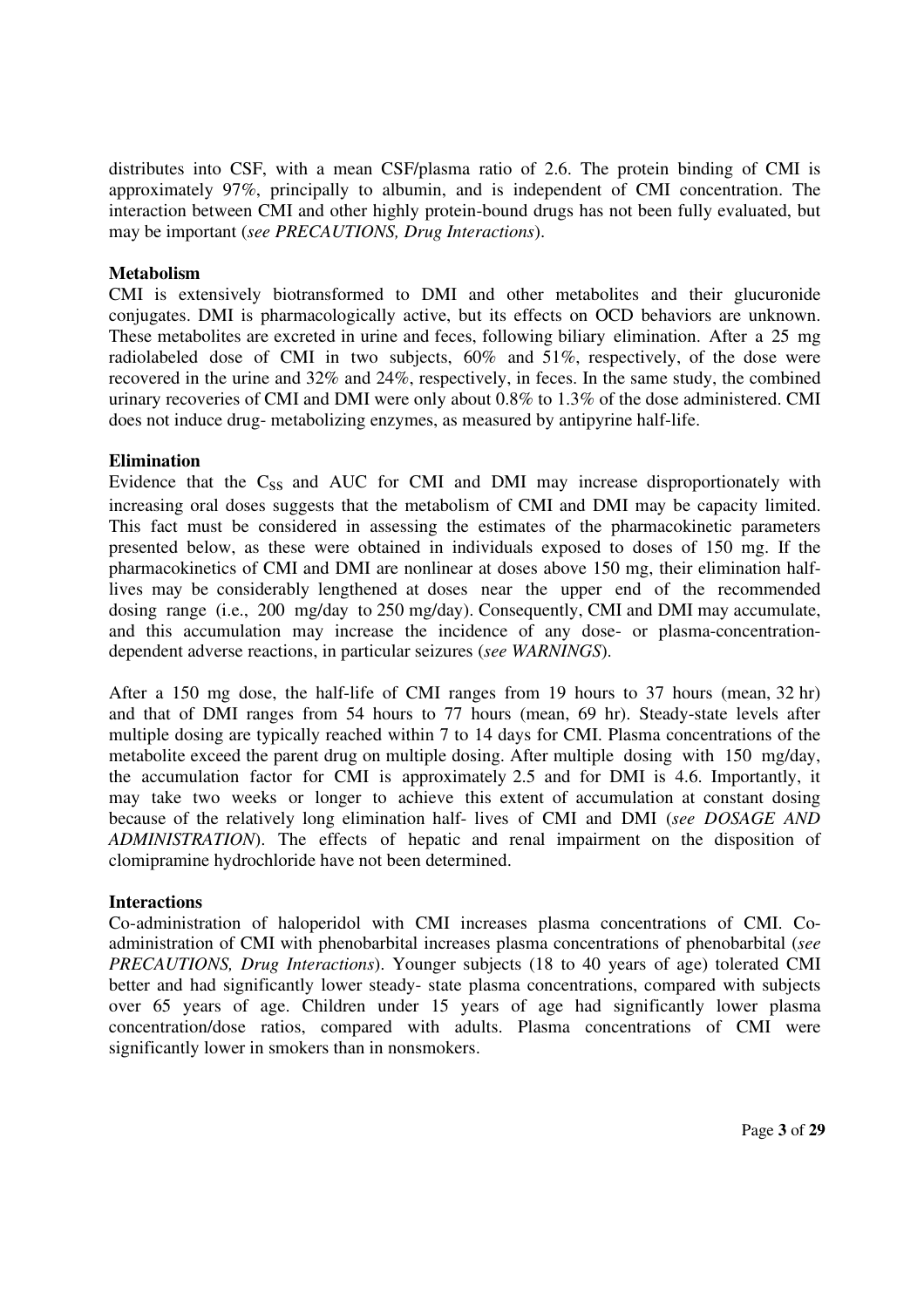# <span id="page-4-0"></span>**INDICATIONS AND USAGE**

Clomipramine hydrochloride capsules USP is indicated for the treatment of obsessions and compulsions in patients with Obsessive-Compulsive Disorder (OCD). The obsessions or compulsions must cause marked distress, be time-consuming, or significantly interfere with social or occupational functioning, in order to meet the DSM-III-R (circa 1,989) diagnosis of OCD.

Obsessions are recurrent, persistent ideas, thoughts, images, or impulses that are ego-dystonic. Compulsions are repetitive, purposeful, and intentional behaviors performed in response to an obsession or in a stereotyped fashion, and are recognized by the person as excessive or unreasonable.

The effectiveness of clomipramine hydrochloride capsules USP for the treatment of OCD was demonstrated in multicenter, placebo-controlled, parallel-group studies, including two 10-week studies in adults and one 8-week study in children and adolescents 10 to 17 years of age. Patients in all studies had moderate-to-severe OCD (DSM-III), with mean baseline ratings on the Yale-Brown Obsessive Compulsive Scale (YBOCS) ranging from 26 to 28 and a mean baseline rating of 10 on the NIMH Clinical Global Obsessive Compulsive Scale (NIMH-OC). Patients taking CMI experienced a mean reduction of approximately 10 on the YBOCS, representing an average improvement on this scale of 35% to 42% among adults and 37% among children and adolescents. CMI-treated patients experienced a 3.5 unit decrement on the NIMH-OC. Patients on placebo showed no important clinical response on either scale. The maximum dose was 250 mg/day for most adults and 3 mg/kg/day (up to 200 mg) for all children and adolescents.

The effectiveness of clomipramine hydrochloride capsules USP for long-term use (i.e., for more than 10 weeks) has not been systematically evaluated in placebo-controlled trials. The physician who elects to use clomipramine hydrochloride capsules USP for extended periods should periodically reevaluate the long-term usefulness of the drug for the individual patient (*see DOSAGE AND ADMINISTRATION*).

# **CONTRAINDICATIONS**

Clomipramine hydrochloride capsules are contraindicated in patients with a history of hypersensitivity to clomipramine hydrochloride capsules or other tricyclic antidepressants.

# **Monoamine Oxidase Inhibitors (MAOIs)**

The use of MAOIs intended to treat psychiatric disorders with clomipramine or within 14 days of stopping treatment with clomipramine hydrochloride capsules is contraindicated because of an increased risk of serotonin syndrome. The use of clomipramine within 14 days of stopping an MAOI intended to treat psychiatric disorders is also contraindicated (*see WARNINGS and DOSAGE AND ADMINISTRATION*).

Starting clomipramine in a patient who is being treated with linezolid or intravenous methylene blue is also contraindicated because of an increased risk of serotonin syndrome (*see WARNINGS and DOSAGE AND ADMINISTRATION*).

## **Myocardial Infarction**

Clomipramine is contraindicated during the acute recovery period after a myocardial infarction.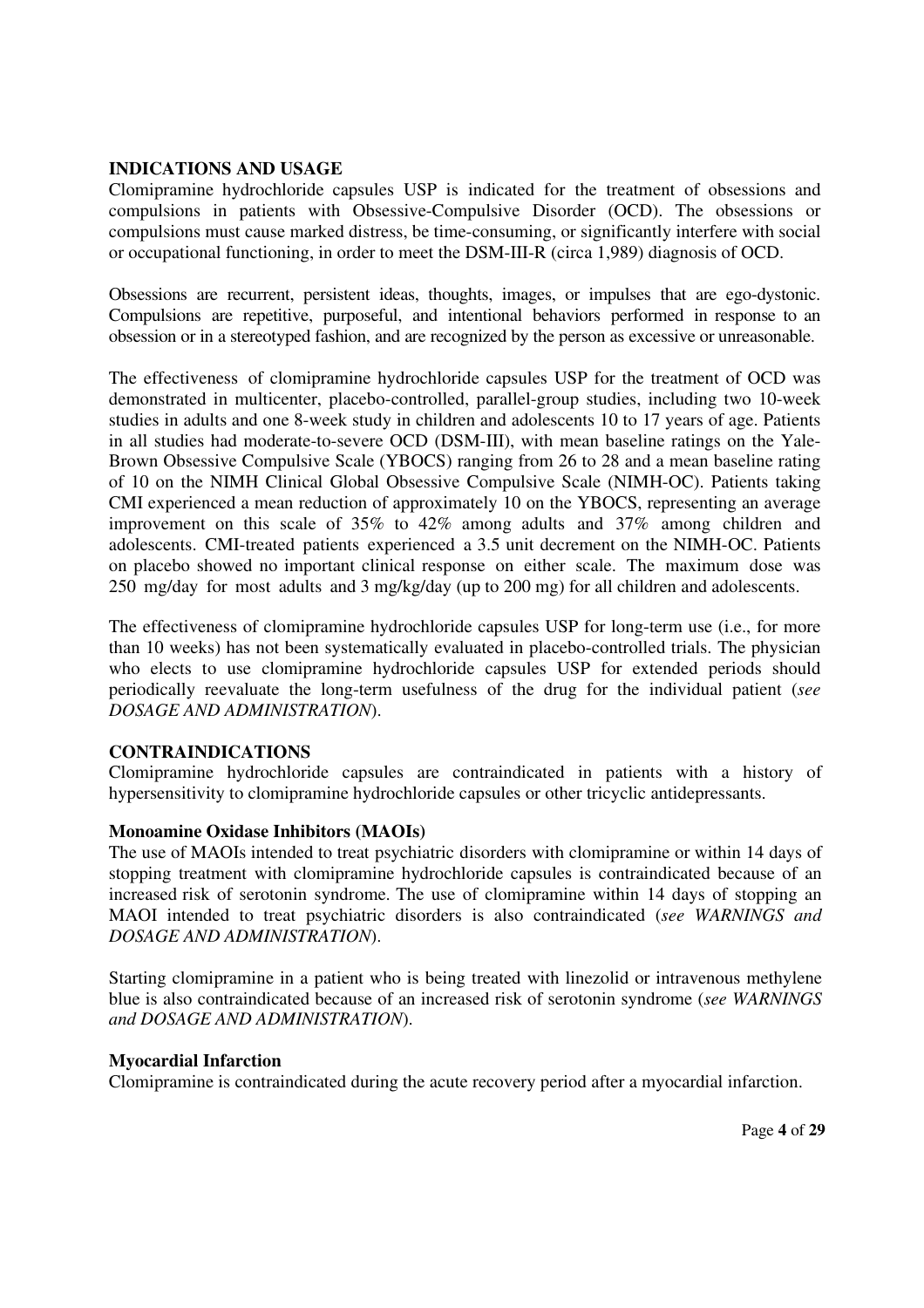## <span id="page-5-0"></span>**WARNINGS**

## **Clinical Worsening and Suicide Risk**

Patients with major depressive disorder (MDD), both adult and pediatric, may experience worsening of their depression and/or the emergence of suicidal ideation and behavior (suicidality) or unusual changes in behavior, whether or not they are taking antidepressant medications, and this risk may persist until significant remission occurs. Suicide is a known risk of depression and certain other psychiatric disorders, and these disorders themselves are the strongest predictors of suicide. There has been a long- standing concern, however, that antidepressants may have a role in inducing worsening of depression and the emergence of suicidality in certain patients during the early phases of treatment. Pooled analyses of short-term placebo-controlled trials of antidepressant drugs (SSRIs and others) showed that these drugs increase the risk of suicidal thinking and behavior (suicidality) in children, adolescents, and young adults (ages 18 to 24) with major depressive disorder (MDD) and other psychiatric disorders. Short-term studies did not show an increase in the risk of suicidality with antidepressants compared to placebo in adults beyond age 24; there was a reduction with antidepressants compared to placebo in adults aged 65 and older.

The pooled analyses of placebo-controlled trials in children and adolescents with MDD, obsessive compulsive disorder (OCD), or other psychiatric disorders included a total of 24 short-term trials of 9 antidepressant drugs in over 4,400 patients. The pooled analyses of placebo-controlled trials in adults with MDD or other psychiatric disorders included a total of 295 short-term trials (median duration of 2 months) of 11 antidepressant drugs in over 77,000 patients. There was considerable variation in risk of suicidality among drugs, but a tendency toward an increase in the younger patients for almost all drugs studied. There were differences in absolute risk of suicidality across the different indications, with the highest incidence in MDD. The risk differences (drug vs placebo), however, were relatively stable within age strata and across indications. These risk differences (drug-placebo difference in the number of cases of suicidality per 1,000 patients treated) are provided in **Table 1**.

| <b>Table 1</b>                       |                                       |  |  |  |
|--------------------------------------|---------------------------------------|--|--|--|
|                                      | Drug-Placebo Difference in            |  |  |  |
| <b>Age Range</b>                     | <b>Number of Cases of Suicidality</b> |  |  |  |
|                                      | per 1,000 Patients Treated            |  |  |  |
| <b>Increases Compared to Placebo</b> |                                       |  |  |  |
| < 18                                 | 14 additional cases                   |  |  |  |
| 18 to 24                             | 5 additional cases                    |  |  |  |
| <b>Decreases Compared to Placebo</b> |                                       |  |  |  |
| 25 to 64                             | 1 fewer case                          |  |  |  |
| >65                                  | 6 fewer cases                         |  |  |  |

No suicides occurred in any of the pediatric trials. There were suicides in the adult trials, but the number was not sufficient to reach any conclusion about drug effect on suicide.

It is unknown whether the suicidality risk extends to longer-term use, i.e., beyond several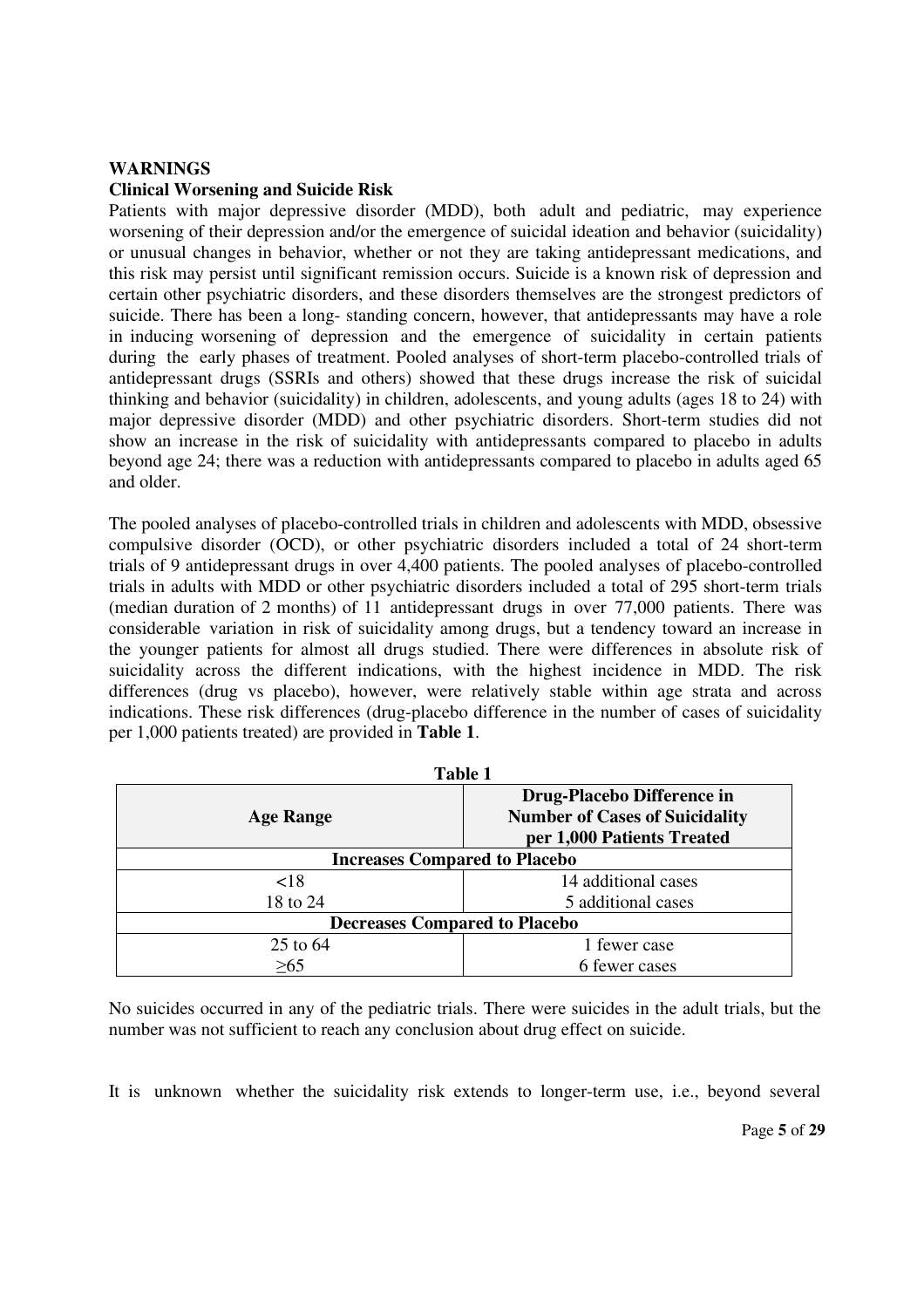months. However, there is substantial evidence from placebo-controlled maintenance trials in adults with depression that the use of antidepressants can delay the recurrence of depression.

# **All patients being treated with antidepressants for any indication should be monitored appropriately and observed closely for clinical worsening, suicidality, and unusual changes in behavior, especially during the initial few months of a course of drug therapy, or at times of dose changes, either increases or decreases.**

The following symptoms, anxiety, agitation, panic attacks, insomnia, irritability, hostility, aggressiveness, impulsivity, akathisia (psychomotor restlessness), hypomania, and mania, have been reported in adult and pediatric patients being treated with antidepressants for major depressive disorder as well as for other indications, both psychiatric and nonpsychiatric. Although a causal link between the emergence of such symptoms and either the worsening of depression and/or the emergence of suicidal impulses has not been established, there is concern that such symptoms may represent precursors to emerging suicidality.

Consideration should be given to changing the therapeutic regimen, including possibly discontinuing the medication, in patients whose depression is persistently worse, or who are experiencing emergent suicidality or symptoms that might be precursors to worsening depression or suicidality, especially if these symptoms are severe, abrupt in onset, or were not part of the patient's presenting symptoms.

**Families and caregivers of patients being treated with antidepressants for major depressive disorder or other indications, both psychiatric and nonpsychiatric, should be alerted about the need to monitor patients for the emergence of agitation, irritability, unusual changes in behavior, and the other symptoms described above, as well as the emergence of suicidality, and to report such symptoms immediately to healthcare providers. Such monitoring should include daily observation by families and caregivers.** Prescriptions for clomipramine hydrochloride should be written for the smallest quantity of capsules consistent with good patient management, in order to reduce the risk of overdose.

## **Screening Patients for Bipolar Disorder**

A major depressive episode may be the initial presentation of bipolar disorder. It is generally believed (though not established in controlled trials) that treating such an episode with an antidepressant alone may increase the likelihood of precipitation of a mixed/manic episode in patients at risk for bipolar disorder. Whether any of the symptoms described above represent such a conversion is unknown. However, prior to initiating treatment with an antidepressant, patients with depressive symptoms should be adequately screened to determine if they are at risk for bipolar disorder; such screening should include a detailed psychiatric history, including a family history of suicide, bipolar disorder, and depression. It should be noted that clomipramine hydrochloride is not approved for use in treating bipolar depression.

## **Serotonin Syndrome**

The development of a potentially life-threatening serotonin syndrome has been reported with SNRIs and SSRIs, including clomipramine hydrochloride, alone but particularly with concomitant use of other serotonergic drugs (including triptans, tricyclic antidepressants,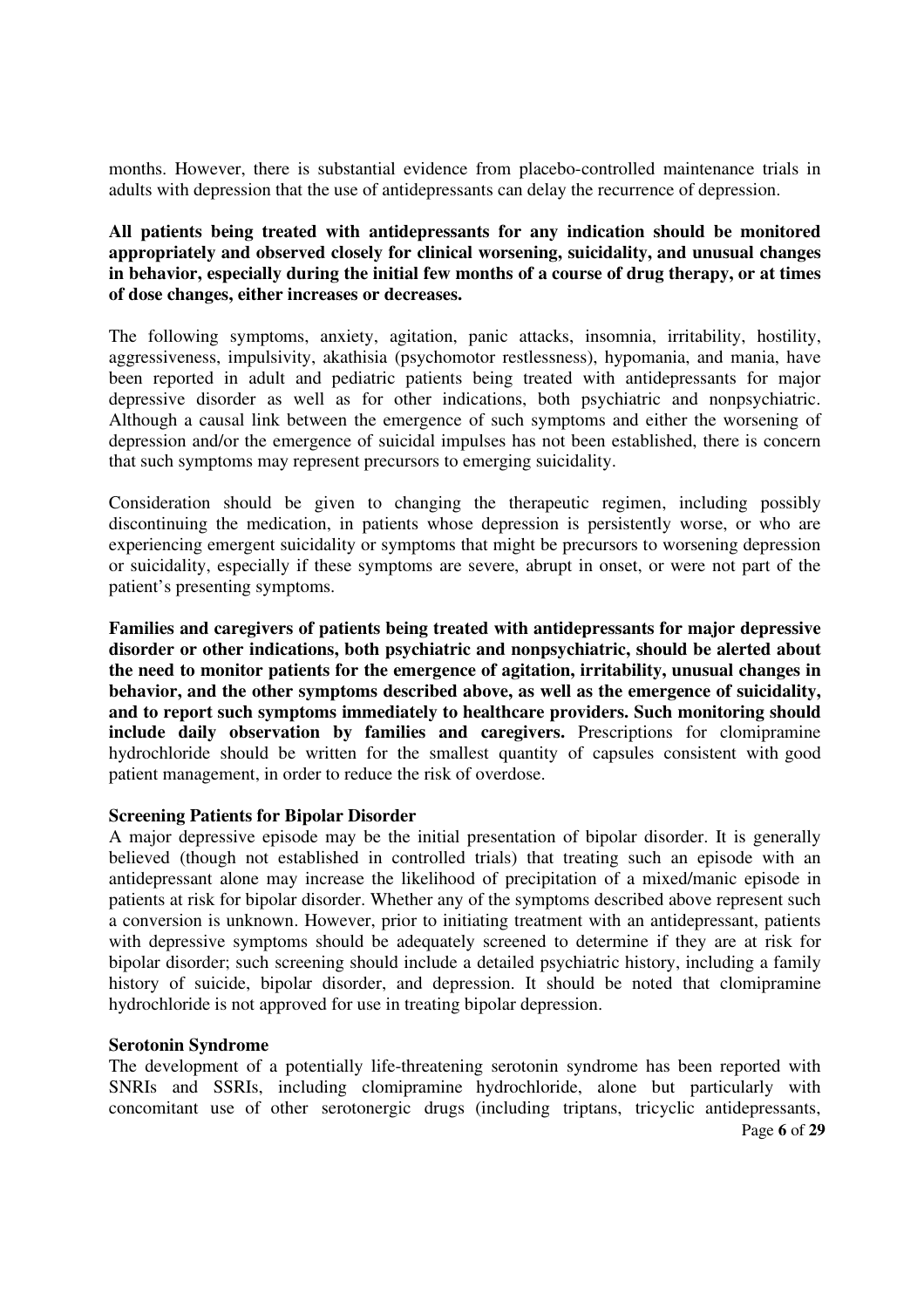fentanyl, lithium, tramadol, tryptophan, buspirone, and St. John's Wort) and with drugs that impair metabolism of serotonin (in particular, MAOIs, both those intended to treat psychiatric disorders and also others, such as linezolid and intravenous methylene blue).

Serotonin syndrome symptoms may include mental status changes (e.g., agitation, hallucinations, delirium, and coma), autonomic instability (e.g., tachycardia, labile blood pressure, dizziness, diaphoresis, flushing, hyperthermia), neuromuscular changes (e.g., tremor, rigidity, myoclonus, hyperreflexia, incoordination), seizures, and/or gastrointestinal symptoms (e.g., nausea, vomiting, diarrhea). Patients should be monitored for the emergence of serotonin syndrome.

The concomitant use of clomipramine with MAOIs intended to treat psychiatric disorders is contraindicated. Clomipramine should also not be started in a patient who is being treated with MAOIs such as linezolid or intravenous methylene blue. All reports with methylene blue that provided information on the route of administration involved intravenous administration in the dose range of 1 mg/kg to 8 mg/kg. No reports involved the administration of methylene blue by other routes (such as oral tablets or local tissue injection) or at lower doses. There may be circumstances when it is necessary to initiate treatment with an MAOI such as linezolid or intravenous methylene blue in a patient taking clomipramine hydrochloride. Clomipramine hydrochloride should be discontinued before initiating treatment with the MAOI (*see CONTRAINDICATIONS and DOSAGE AND ADMINISTRATION*)*.*

If concomitant use of clomipramine hydrochloride with other serotonergic drugs, including triptans, tricyclic antidepressants, fentanyl, lithium, tramadol, buspirone, tryptophan, and St. John's Wort is clinically warranted, patients should be made aware of a potential increased risk for serotonin syndrome, particularly during treatment initiation and dose increases.

Treatment with clomipramine hydrochloride and any concomitant serotonergic agents should be discontinued immediately if the above events occur and supportive symptomatic treatment should be initiated.

# **Angle-Closure Glaucoma**

The pupillary dilation that occurs following use of many antidepressant drugs including clomipramine hydrochloride may trigger an angle closure attack in a patient with anatomically narrow angles who does not have a patent iridectomy.

# **Seizures**

During premarket evaluation, seizure was identified as the most significant risk of clomipramine hydrochloride use.

The observed cumulative incidence of seizures among patients exposed to clomipramine hydrochloride at doses up to 300 mg/day was 0.64% at 90 days, 1.12% at 180 days, and 1.45% at 365 days. The cumulative rates correct the crude rate of 0.7% (25 of 3519 patients) for the variable duration of exposure in clinical trials.

Page **7** of **29** Although dose appears to be a predictor of seizure, there is a confounding of dose and duration of exposure, making it difficult to assess independently the effect of either factor alone. The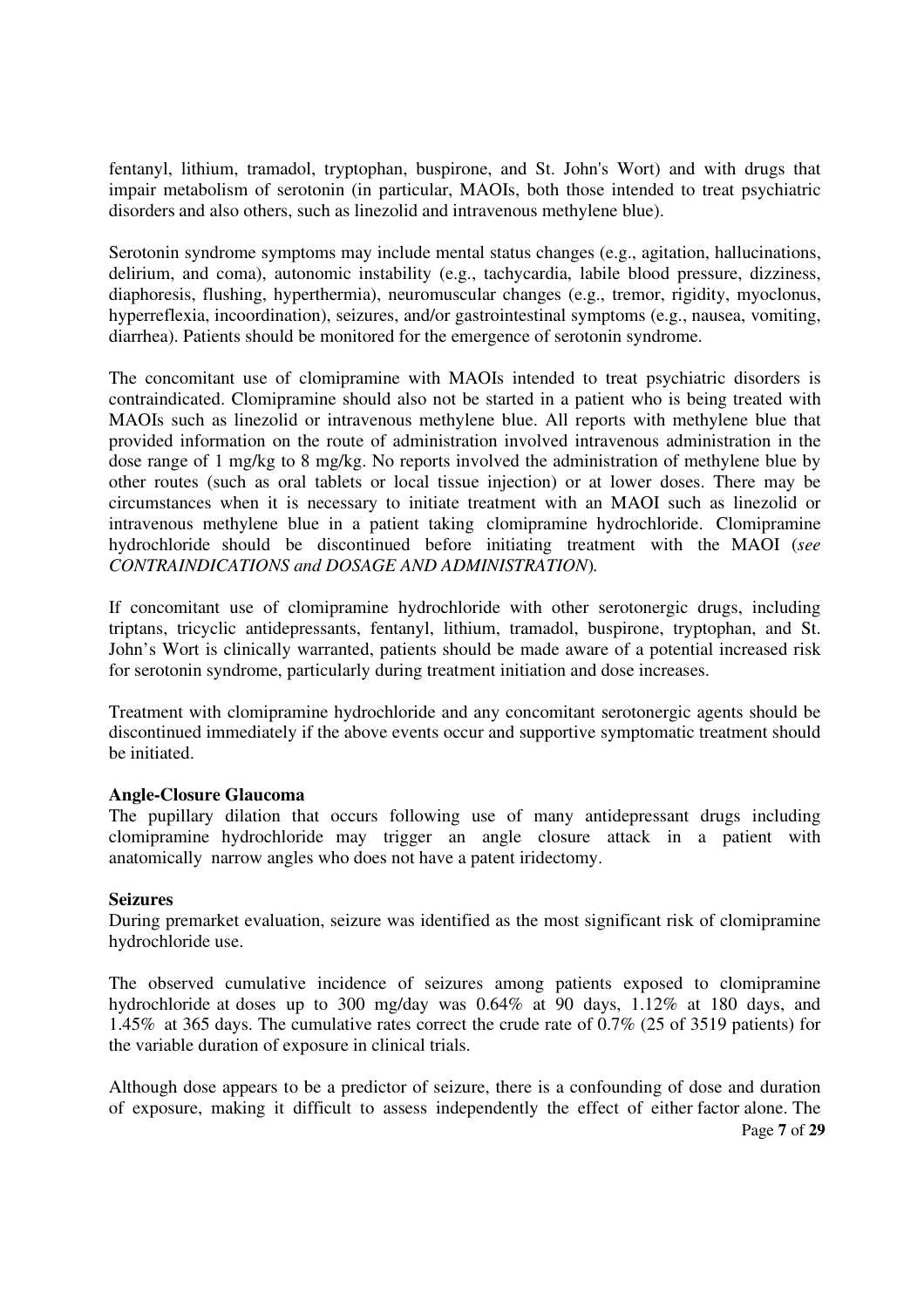<span id="page-8-0"></span>ability to predict the occurrence of seizures in subjects exposed to doses of CMI greater than 250 mg is limited, given that the plasma concentration of CMI may be dose-dependent and may vary among subjects given the same dose. Nevertheless, prescribers are advised to limit the daily dose to a maximum of 250 mg in adults and 3 mg/kg (or 200 mg) in children and adolescents (*see DOSAGE AND ADMINISTRATION*).

Caution should be used in administering clomipramine hydrochloride to patients with a history of seizures or other predisposing factors, e.g., brain damage of varying etiology, alcoholism, and concomitant use with other drugs that lower the seizure threshold.

Rare reports of fatalities in association with seizures have been reported by foreign postmarketing surveillance, but not in U.S. clinical trials. In some of these cases, clomipramine hydrochloride had been administered with other epileptogenic agents; in others, the patients involved had possibly predisposing medical conditions. Thus a causal association between clomipramine hydrochloride treatment and these fatalities has not been established.

Physicians should discuss with patients the risk of taking clomipramine hydrochloride while engaging in activities in which sudden loss of consciousness could result in serious injury to the patient or others, e.g., the operation of complex machinery, driving, swimming, climbing.

## **DRESS**

Rare cases of drug rash with eosinophilia and systemic symptoms (DRESS) have been reported with the use of clomipramine. In the event of severe acute reactions such as DRESS, discontinue clomipramine therapy immediately and institute appropriate treatment.

## **PRECAUTIONS**

# **General**

## *Suicide*

Since depression is a commonly associated feature of OCD, the risk of suicide must be considered. Prescriptions for clomipramine should be written for the smallest quantity of capsules consistent with good patient management, in order to reduce the risk of overdose.

## *Cardiovascular Effects*

Modest orthostatic decreases in blood pressure and modest tachycardia were each seen in approximately 20% of patients taking clomipramine in clinical trials; but patients were frequently asymptomatic. Among approximately 1,400 patients treated with CMI in the premarketing experience who had ECGs, 1.5% developed abnormalities during treatment, compared with 3.1% of patients receiving active control drugs and 0.7% of patients receiving placebo. The most common ECG changes were PVCs, ST-T wave changes, and intraventricular conduction abnormalities. These changes were rarely associated with significant clinical symptoms. Nevertheless, caution is necessary in treating patients with known cardiovascular disease, and gradual dose titration is recommended.

# *Psychosis, Confusion, and Other Neuropsychiatric Phenomena*

Page **8** of **29** Patients treated with clomipramine have been reported to show a variety of neuropsychiatric signs and symptoms including delusions, hallucinations, psychotic episodes, confusion, and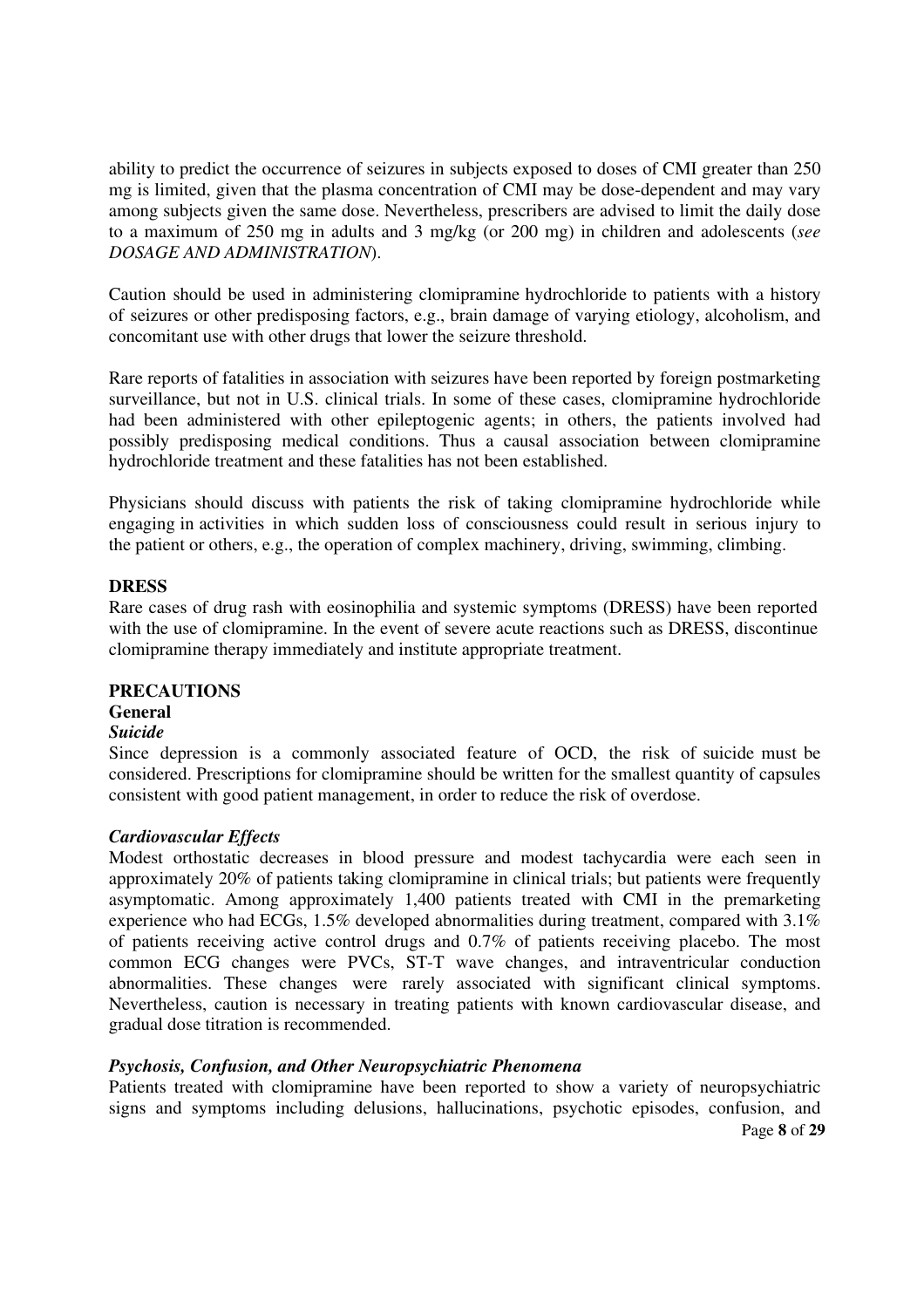paranoia. Because of the uncontrolled nature of many of the studies, it is impossible to provide a precise estimate of the extent of risk imposed by treatment with clomipramine. As with tricyclic antidepressants to which it is closely related, clomipramine may precipitate an acute psychotic episode in patients with unrecognized schizophrenia.

## *Mania/Hypomania*

During premarketing testing of clomipramine in patients with affective disorder, hypomania or mania was precipitated in several patients. Activation of mania or hypomania has also been reported in a small proportion of patients with affective disorder treated with marketed tricyclic antidepressants, which are closely related to clomipramine hydrochloride.

## *Hepatic Changes*

During premarketing testing, clomipramine was occasionally associated with elevations in SGOT and SGPT (pooled incidence of approximately 1% and 3%, respectively) of potential clinical importance (i.e., values greater than 3 times the upper limit of normal). In the vast majority of instances, these enzyme increases were not associated with other clinical findings suggestive of hepatic injury; moreover, none were jaundiced. Rare reports of more severe liver injury, some fatal, have been recorded in foreign postmarketing experience. Caution is indicated in treating patients with known liver disease, and periodic monitoring of hepatic enzyme levels is recommended in such patients.

## *Hematologic Changes*

Although no instances of severe hematologic toxicity were seen in the premarketing experience with clomipramine, there have been postmarketing reports of leukopenia, agranulocytosis, thrombocytopenia, anemia, and pancytopenia in association with clomipramine use. As is the case with tricyclic antidepressants to which clomipramine is closely related, leukocyte and differential blood counts should be obtained in patients who develop fever and sore throat during treatment with clomipramine hydrochloride.

## *Central Nervous System*

More than 30 cases of hyperthermia have been recorded by nondomestic postmarketing surveillance systems. Most cases occurred when clomipramine was used in combination with other drugs. When clomipramine and a neuroleptic were used concomitantly, the cases were sometimes considered to be examples of a neuroleptic malignant syndrome.

## *Sexual Dysfunction*

The rate of sexual dysfunction in male patients with OCD who were treated with clomipramine in the premarketing experience was markedly increased compared with placebo controls (i.e., 42% experienced ejaculatory failure and 20% experienced impotence, compared with 2.0% and 2.6%, respectively, in the placebo group). Approximately 85% of males with sexual dysfunction chose to continue treatment.

## *Hyponatremia*

Page **9** of **29** Hyponatremia has occurred as a result of treatment with clomipramine. In many cases, hyponatremia appears to be the result of the syndrome of inappropriate antidiuretic hormone secretion (SIADH). Elderly patients may be at greater risk of developing hyponatremia with a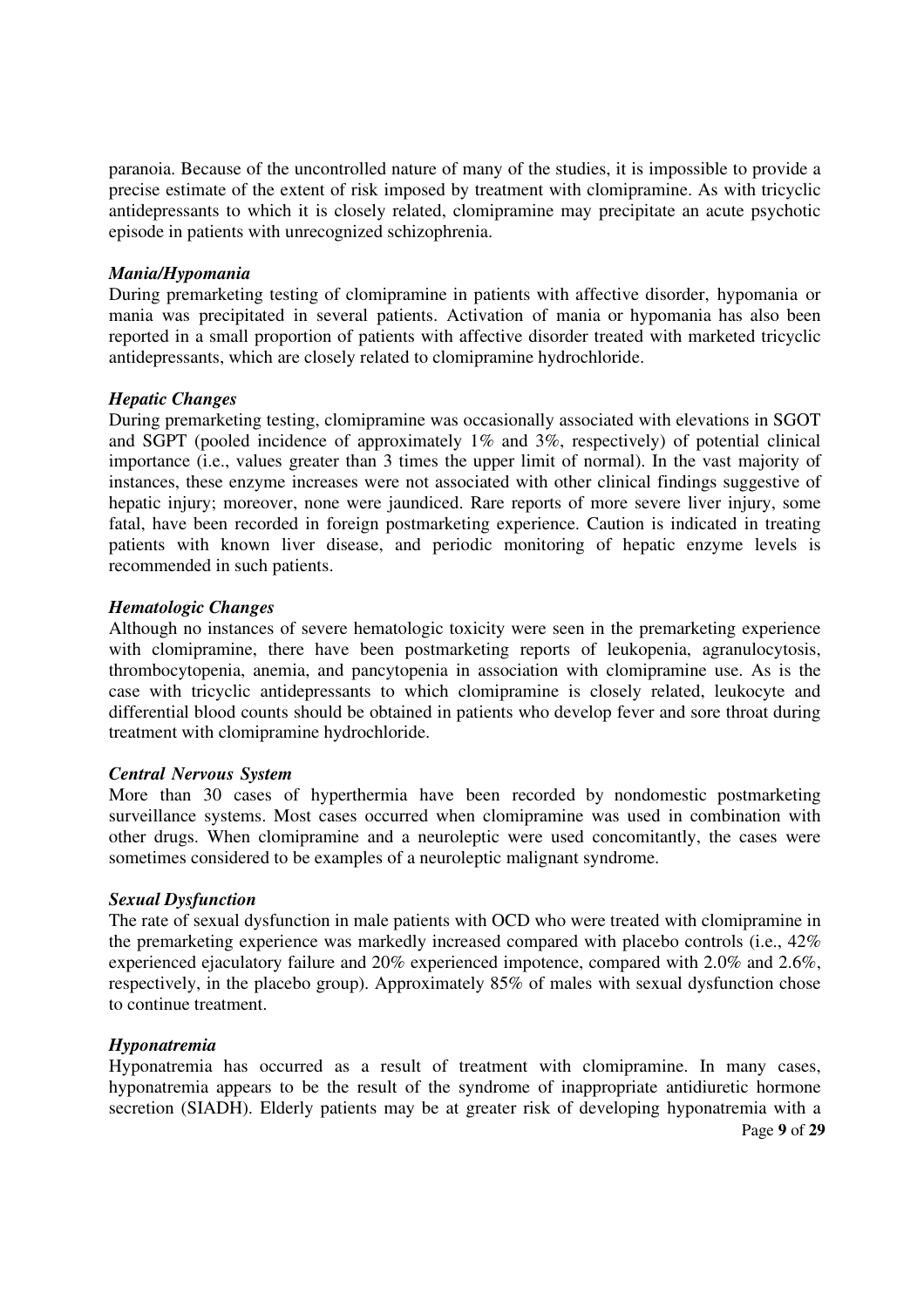serotonergic antidepressant. Also, patients taking diuretics or who are otherwise volume-depleted can be at greater risk. Discontinuation of clomipramine in patients with symptomatic hyponatremia and appropriate medical intervention should be instituted. Signs and symptoms of hyponatremia include headache, difficulty concentrating, memory impairment, confusion, weakness, and unsteadiness, which can lead to falls. More severe and/or acute cases have included hallucination, syncope, seizure, coma, respiratory arrest, and death.

## *Weight Changes*

In controlled studies of OCD, weight gain was reported in 18% of patients receiving clomipramine, compared with 1% of patients receiving placebo. In these studies, 28% of patients receiving clomipramine had a weight gain of at least 7% of their initial body weight, compared with 4% of patients receiving placebo. Several patients had weight gains in excess of 25% of their initial body weight. Conversely, 5% of patients receiving clomipramine and 1% receiving placebo had weight losses of at least 7% of their initial body weight.

## *Electroconvulsive Therapy*

As with closely related tricyclic antidepressants, concurrent administration of clomipramine with electroconvulsive therapy may increase the risks; such treatment should be limited to those patients for whom it is essential, since there is limited clinical experience.

## *Surgery*

Prior to elective surgery with general anesthetics, therapy with clomipramine should be discontinued for as long as is clinically feasible, and the anesthetist should be advised.

# *Use in Concomitant Illness*

As with closely related tricyclic antidepressants, clomipramine should be used with caution in the following:

- (1) Hyperthyroid patients or patients receiving thyroid medication, because of the possibility of cardiac toxicity;
- (2) Patients with increased intraocular pressure, a history of narrow-angle glaucoma, or urinary retention, because of the anticholinergic properties of the drug;
- (3) Patients with tumors of the adrenal medulla (e.g., pheochromocytoma, neuroblastoma) in whom the drug may provoke hypertensive crises;
- (4) Patients with significantly impaired renal function.

# *Withdrawal Symptoms*

A variety of withdrawal symptoms have been reported in association with abrupt discontinuation of clomipramine hydrochloride, including dizziness, nausea, vomiting, headache, malaise, sleep disturbance, hyperthermia, and irritability. In addition, such patients may experience a worsening of psychiatric status. While the withdrawal effects of clomipramine have not been systematically evaluated in controlled trials, they are well known with closely related tricyclic antidepressants, and it is recommended that the dosage be tapered gradually and the patient monitored carefully during discontinuation (*see DRUG ABUSE and DEPENDENCE*).

Page **10** of **29**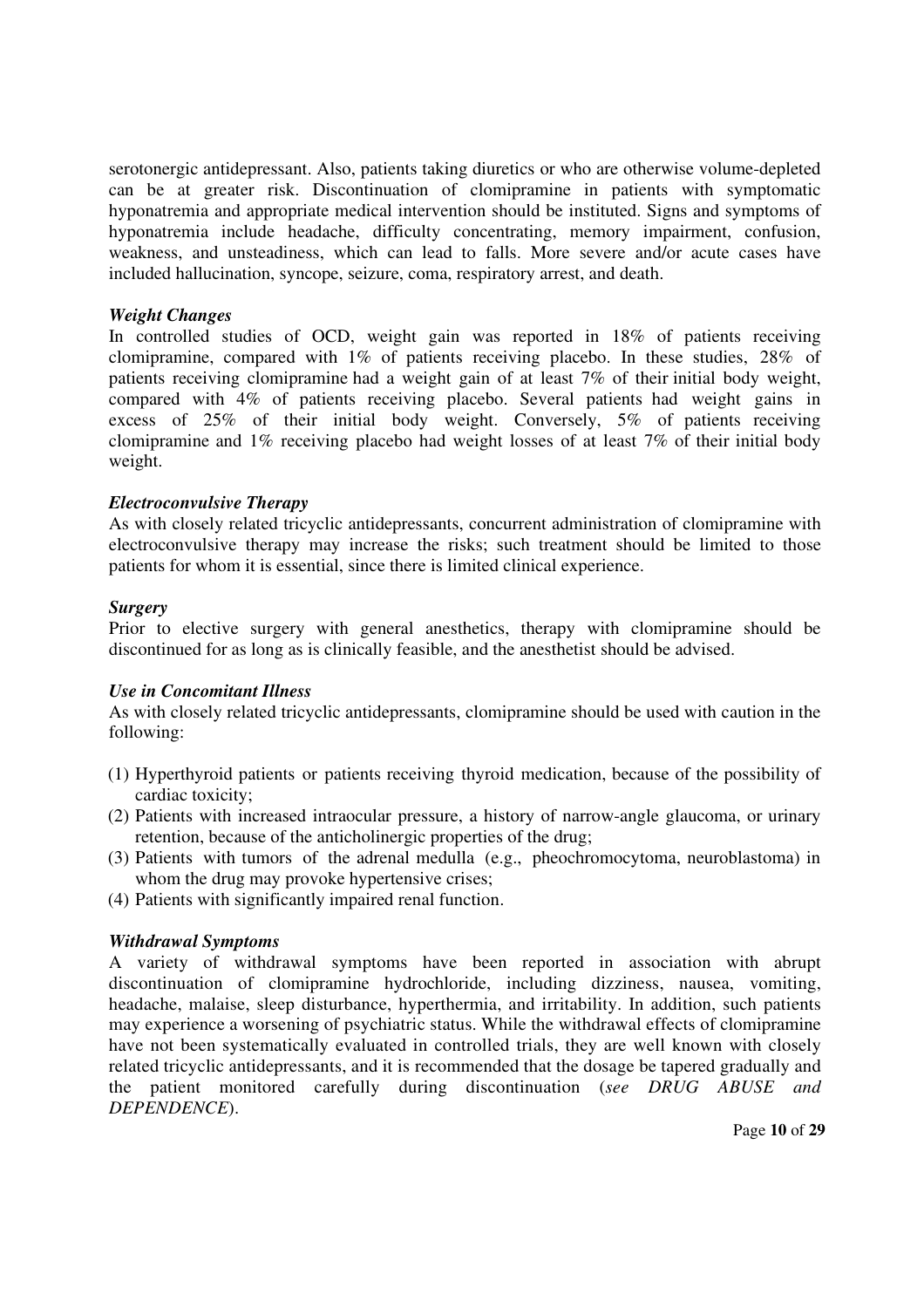## *Information for Patients*

Prescribers or other health professionals should inform patients, their families, and their caregivers about the benefits and risks associated with treatment with clomipramine hydrochloride and should counsel them in its appropriate use. A patient Medication Guide about "Antidepressant Medicines, Depression and other Serious Mental Illness, and Suicidal Thoughts or Actions" is available for clomipramine hydrochloride. The prescriber or health professional should instruct patients, their families, and their caregivers to read the Medication Guide and should assist them in understanding its contents. Patients should be given the opportunity to discuss the contents of the Medication Guide and to obtain answers to any questions they may have. The complete text of the Medication Guide is reprinted at the end of this document.

Patients should be advised of the following issues and asked to alert their prescriber if these occur while taking clomipramine hydrochloride.

## *Clinical Worsening and Suicide Risk*

Patients, their families, and their caregivers should be encouraged to be alert to the emergence of anxiety, agitation, panic attacks, insomnia, irritability, hostility, aggressiveness, impulsivity, akathisia (psychomotor restlessness), hypomania, mania, other unusual changes in behavior, worsening of depression, and suicidal ideation, especially early during antidepressant treatment and when the dose is adjusted up or down. Families and caregivers of patients should be advised to look for the emergence of such symptoms on a day-to-day basis, since changes may be abrupt. Such symptoms should be reported to the patient's prescriber or health professional, especially if they are severe, abrupt in onset, or were not part of the patient's presenting symptoms. Symptoms such as these may be associated with an increased risk for suicidal thinking and behavior and indicate a need for very close monitoring and possibly changes in the medication.

Physicians are advised to discuss the following issues with patients for whom they prescribe clomipramine hydrochloride:

- (1) The risk of seizure (*see WARNINGS*);
- (2) The relatively high incidence of sexual dysfunction among males (*see Sexual Dysfunction*);
- (3) Since clomipramine may impair the mental and/or physical abilities required for the performance of complex tasks, and since clomipramine is associated with a risk of seizures, patients should be cautioned about the performance of complex and hazardous tasks (*see WARNINGS*);
- (4) Patients should be cautioned about using alcohol, barbiturates, or other CNS depressants concurrently, since clomipramine may exaggerate their response to these drugs;
- (5) Patients should notify their physician if they become pregnant or intend to become pregnant during therapy;
- (6) Patients should notify their physician if they are breast-feeding.

Page **11** of **29** Patients should be advised that taking clomipramine can cause mild pupillary dilation, which in susceptible individuals, can lead to an episode of angle-closure glaucoma. Pre- existing glaucoma is almost always open-angle glaucoma because angle-closure glaucoma, when diagnosed, can be treated definitively with iridectomy. Open-angle glaucoma is not a risk factor for angle-closure glaucoma. Patients may wish to be examined to determine whether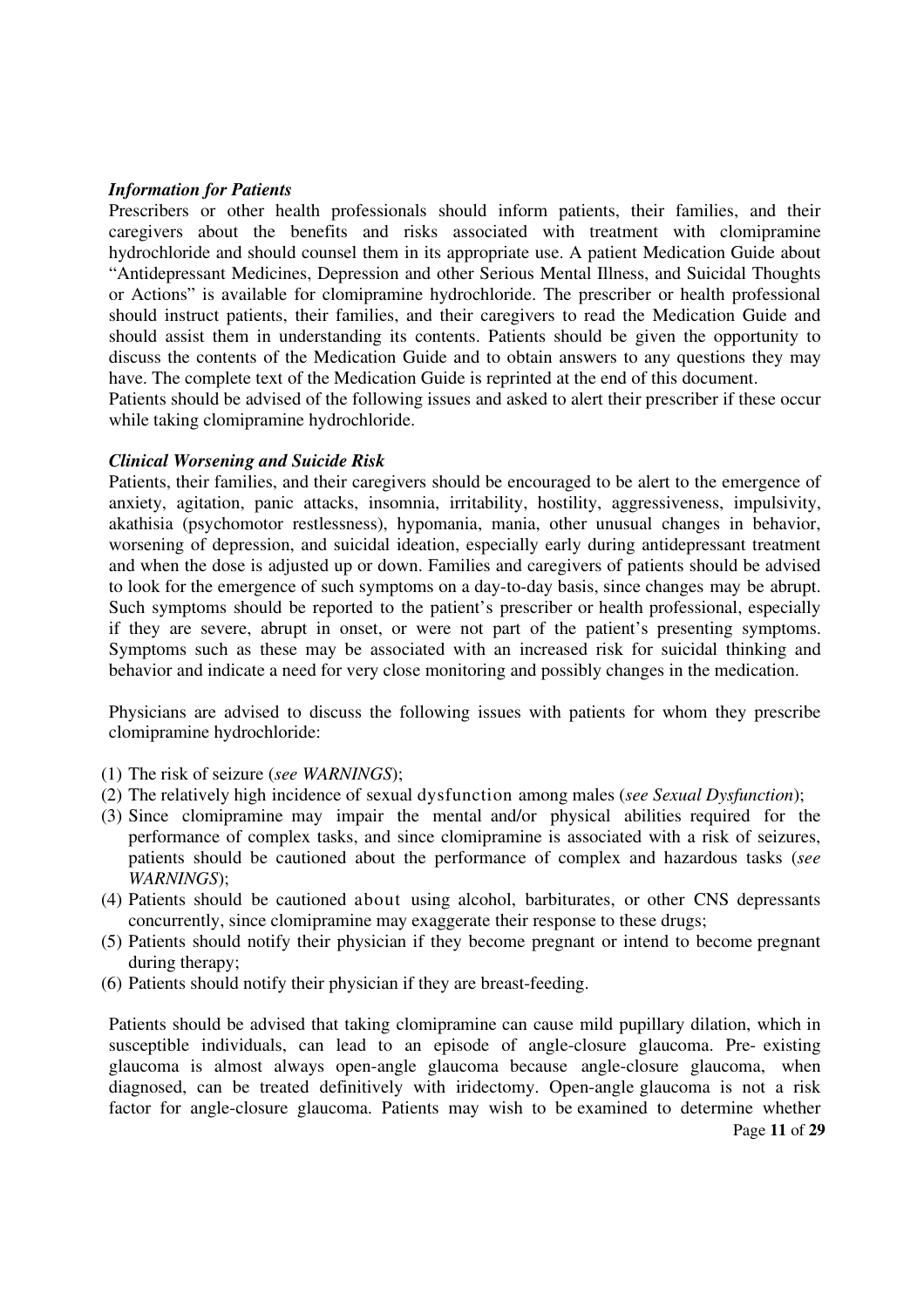<span id="page-12-0"></span>they are susceptible to angle closure, and have a prophylactic procedure (e.g., iridectomy), if they are susceptible.

## **Drug Interactions**

The risks of using clomipramine in combination with other drugs have not been systematically evaluated. Given the primary CNS effects of clomipramine, caution is advised in using it concomitantly with other CNS-active drugs (*see Information for Patients*). Clomipramine should *not* be used with MAO inhibitors (*see CONTRAINDICATIONS*).

Close supervision and careful adjustment of dosage are required when clomipramine hydrochloride capsules is administered with anticholinergic or sympathomimetic drugs.

Several tricyclic antidepressants have been reported to block the pharmacologic effects of guanethidine, clonidine, or similar agents, and such an effect may be anticipated with CMI because of its structural similarity to other tricyclic antidepressants.

The plasma concentration of CMI has been reported to be increased by the concomitant administration of haloperidol; plasma levels of several closely related tricyclic antidepressants have been reported to be increased by the concomitant administration of methylphenidate or hepatic enzyme inhibitors (e.g., cimetidine, fluoxetine) and decreased by the concomitant administration of hepatic enzyme inducers (e.g., barbiturates, phenytoin), and such an effect may be anticipated with CMI as well. Administration of CMI has been reported to increase the plasma levels of phenobarbital, if given concomitantly (*see CLINICAL PHARMACOLOGY, Interactions*).

## **Drugs Metabolized by P450 2D6**

Page **12** of **29** The biochemical activity of the drug metabolizing isozyme cytochrome P450 2D6 (debrisoquin hydroxylase) is reduced in a subset of the Caucasian population (about 7% to 10% of Caucasians are so-called "poor metabolizers"); reliable estimates of the prevalence of reduced P450 2D6 isozyme activity among Asian, African and other populations are not yet available. Poor metabolizers have higher than expected plasma concentrations of tricyclic antidepressants (TCAs) when given usual doses. Depending on the fraction of drug metabolized by P450 2D6, the increase in plasma concentration may be small, or quite large (8 fold increase in plasma AUC of the TCA). In addition, certain drugs inhibit the activity of this isozyme and make normal metabolizers resemble poor metabolizers. An individual who is stable on a given dose of TCA may become abruptly toxic when given one of these inhibiting drugs as concomitant therapy. The drugs that inhibit cytochrome P450 2D6 include some that are not metabolized by the enzyme (quinidine; cimetidine) and many that are substrates for P450 2D6 (many other antidepressants, phenothiazines, and the Type 1C antiarrhythmics propafenone and flecainide). While all the selective serotonin reuptake inhibitors (SSRIs), e.g., fluoxetine, sertraline, paroxetine, and fluvoxamine, inhibit P450 2D6, they may vary in the extent of inhibition. Fluvoxamine has also been shown to inhibit P450 1A2, an isoform also involved in TCA metabolism. The extent to which SSRI-TCA interactions may pose clinical problems will depend on the degree of inhibition and the pharmacokinetics of the SSRI involved. Nevertheless, caution is indicated in the coadministration of TCAs with any of the SSRIs and also in switching from one class to the other. Of particular importance, sufficient time must elapse before initiating TCA treatment in a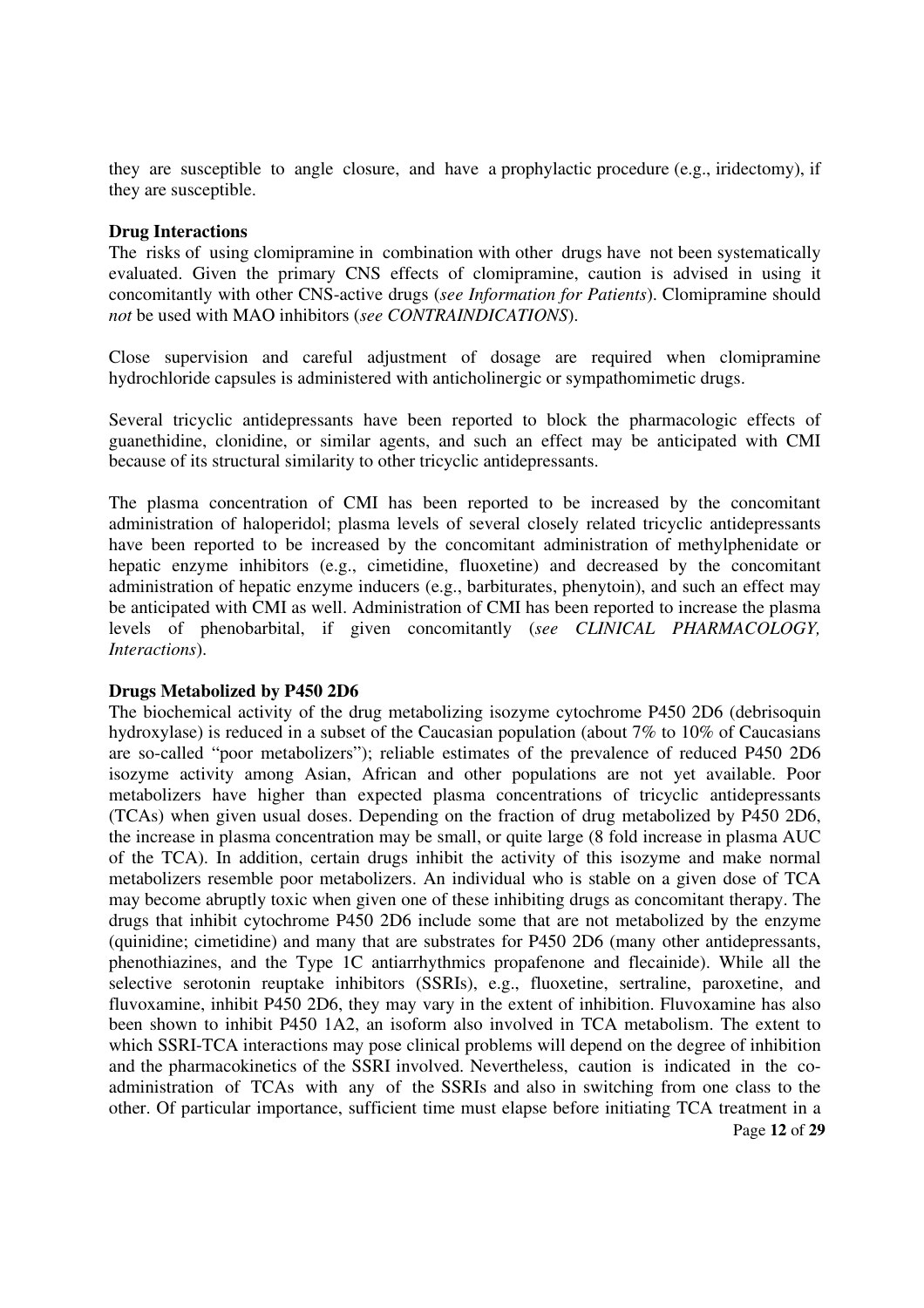patient being withdrawn from fluoxetine, given the long half-life of the parent and active metabolite (at least 5 weeks may be necessary). Concomitant use of agents in the tricyclic antidepressant class (which includes clomipramine hydrochloride) with drugs that can inhibit cytochrome P450 2D6 may require lower doses than usually prescribed for either the tricyclic antidepressant agent or the other drug. Furthermore, whenever one of these drugs is withdrawn from co- therapy, an increased dose of tricyclic antidepressant agent may be required. It is desirable to monitor TCA plasma levels whenever an agent of the tricyclic antidepressant class including clomipramine hydrochloride is going to be co-administered with another drug known to be an inhibitor of P450 2D6 (and/or P450 1A2).

Because clomipramine hydrochloride is highly bound to serum protein, the administration of clomipramine hydrochloride to patients taking other drugs that are highly bound to protein (e.g., warfarin, digoxin) may cause an increase in plasma concentrations of these drugs, potentially resulting in adverse effects. Conversely, adverse effects may result from displacement of proteinbound clomipramine by other highly bound drugs (*see CLINICAL PHARMACOLOGY, Distribution*).

## **Monoamine Oxidase Inhibitors (MAOIs)**

(*See CONTRAINDICATIONS, WARNINGS, and DOSAGE AND ADMINISTRATION*.)

## **Serotonergic Drugs**

(*See CONTRAINDICATIONS, WARNINGS, and DOSAGE AND ADMINISTRATION*.)

## **Carcinogenesis, Mutagenesis, Impairment of Fertility**

No evidence of carcinogenicity was found in two 2-year bioassays in rats at doses up to 100 mg/kg, which is 24 and 4 times the maximum recommended human daily dose (MRHD) on a mg/kg and mg/m<sup>2</sup> basis, respectively, or in a 2-year bioassay in mice at doses up to 80 mg/kg, which is 20 and 1.5 times the MRHD on a mg/kg and mg/m<sup>2</sup> basis, respectively.

In reproduction studies, no effects on fertility were found in rats given up to 24 mg/kg, which is 6 times, and approximately equal to, the MRHD on a mg/kg and mg/m<sup>2</sup> basis, respectively.

#### **Pregnancy Category C**

No teratogenic effects were observed in studies performed in rats and mice at doses up to 100 mg/kg, which is 24 times the maximum recommended human daily dose (MRHD) on a mg/kg basis and 4 times (rats) and 2 times (mice) the MRHD on a mg/m<sup>2</sup> basis. Slight nonspecific embryo/fetotoxic effects were seen in the offspring of treated rats given 50 and 100 mg/kg and of treated mice given 100 mg/kg.

There are no adequate or well-controlled studies in pregnant women. Withdrawal symptoms, including jitteriness, tremor, and seizures, have been reported in neonates whose mothers had taken clomipramine until delivery. Clomipramine should be used during pregnancy only if the potential benefit justifies the potential risk to the fetus.

#### **Nursing Mothers**

Page **13** of **29** Clomipramine has been found in human milk. Because of the potential for adverse reactions, a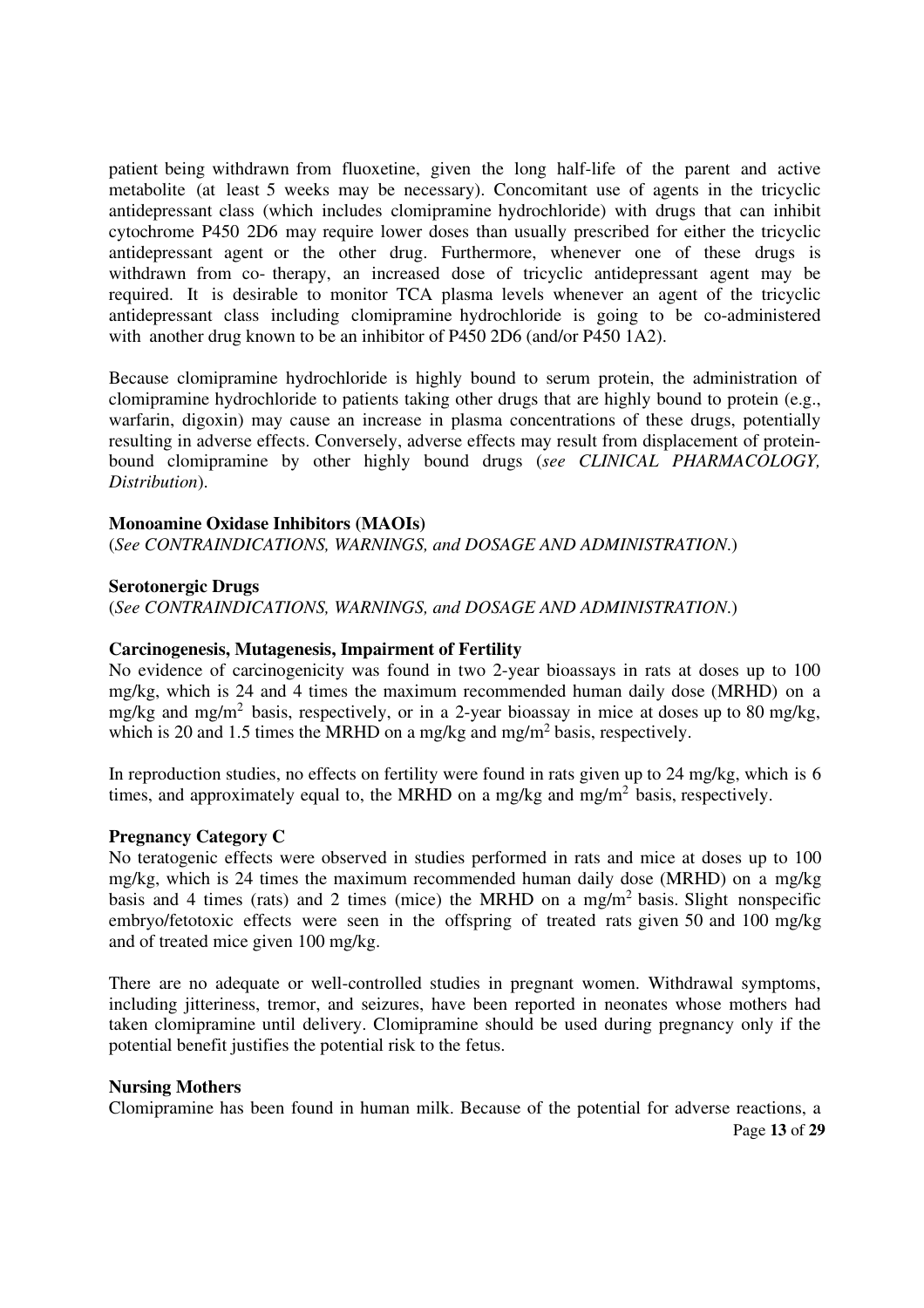decision should be made whether to discontinue nursing or to discontinue the drug, taking into account the importance of the drug to the mother.

## **Pediatric Use**

Safety and effectiveness in the pediatric population other than pediatric patients with OCD have not been established (*see BOX WARNING and WARNINGS, Clinical Worsening and Suicide Risk*). Anyone considering the use of clomipramine in a child or adolescent must balance the potential risks with the clinical need.

In a controlled clinical trial in children and adolescents (10 to 17 years of age), 46 outpatients received clomipramine for up to 8 weeks. In addition, 150 adolescent patients have received clomipramine in open-label protocols for periods of several months to several years. Of the 196 adolescents studied, 50 were 13 years of age or less and 146 were 14 to 17 years of age. The adverse reaction profile in this age group (*see ADVERSE REACTIONS*) is similar to that observed in adults.

The risks, if any, that may be associated with clomipramine's extended use in children and adolescents with OCD have not been systematically assessed. The evidence supporting the conclusion that clomipramine is safe for use in children and adolescents is derived from relatively short term clinical studies and from extrapolation of experience gained with adult patients. In particular, there are no studies that directly evaluate the effects of long term clomipramine use on the growth, development, and maturation of children and adolescents. Although there is no evidence to suggest that clomipramine adversely affects growth, development or maturation, the absence of such findings is not adequate to rule out a potential for such effects in chronic use.

The safety and effectiveness in pediatric patients below the age of 10 have not been established. Therefore, specific recommendations cannot be made for the use of clomipramine in pediatric patients under the age of 10.

## **Geriatric Use**

Clinical studies of clomipramine did not include sufficient numbers of subjects age 65 and over to determine whether they respond differently from younger subjects; 152 patients at least 60 years of age participating in various U.S. clinical trials received clomipramine for periods of several months to several years. No unusual age- related adverse events were identified in this population. Other reported clinical experience has not identified differences in responses between the elderly and younger patients. In general, dose selection for an elderly patient should be cautious, usually starting at the low end of the dosing range, reflecting the greater frequency of decreased hepatic, renal, or cardiac function and of concomitant disease or other drug therapy.

Clomipramine has been associated with cases of clinically significant hyponatremia. Elderly patients may be at greater risk for this adverse reaction *(see PRECAUTIONS, Hyponatremia).*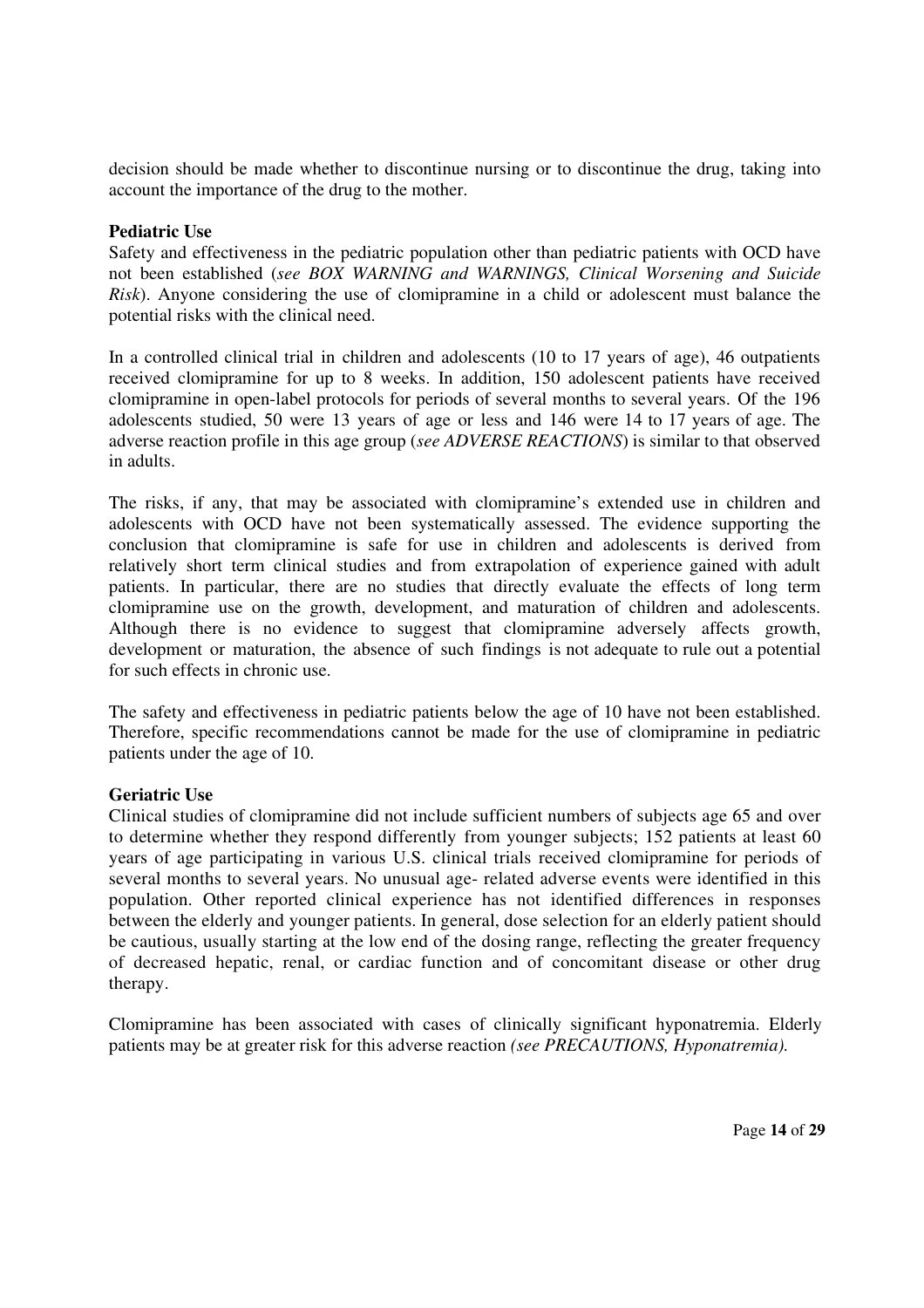# <span id="page-15-0"></span>**ADVERSE REACTIONS Commonly Observed**

The most commonly observed adverse events associated with the use of clomipramine and not seen at an equivalent incidence among placebo-treated patients were gastrointestinal complaints, including dry mouth, constipation, nausea, dyspepsia, and anorexia; nervous system complaints, including somnolence, tremor, dizziness, nervousness, and myoclonus; genitourinary complaints, including changed libido, ejaculatory failure, impotence, and micturition disorder; and other miscellaneous complaints, including fatigue, sweating, increased appetite, weight gain, and visual changes.

# **Leading to Discontinuation of Treatment**

Approximately 20% of 3,616 patients who received clomipramine hydrochloride in U.S. premarketing clinical trials discontinued treatment because of an adverse event. Approximately one- half of the patients who discontinued (9% of the total) had multiple complaints, none of which could be classified as primary. Where a primary reason for discontinuation could be identified, most patients discontinued because of nervous system complaints (5.4%), primarily somnolence. The second-most-frequent reason for discontinuation was digestive system complaints (1.3%), primarily vomiting and nausea.

There was no apparent relationship between the adverse events and elevated plasma drug concentrations.

# **Incidence in Controlled Clinical Trials**

The following table enumerates adverse events that occurred at an incidence of 1% or greater among patients with OCD who received clomipramine hydrochloride in adult or pediatric placebo- controlled clinical trials. The frequencies were obtained from pooled data of clinical trials involving either adults receiving clomipramine hydrochloride  $(N=322)$  or placebo  $(N=319)$ or children treated with clomipramine hydrochloride (N=46) or placebo (N=44). The prescriber should be aware that these figures cannot be used to predict the incidence of side effects in the course of usual medical practice, in which patient characteristics and other factors differ from those that prevailed in the clinical trials. Similarly, the cited frequencies cannot be compared with figures obtained from other clinical investigations involving different treatments, uses, and investigators. The cited figures, however, provide the physician with a basis for estimating the relative contribution of drug and nondrug factors to the incidence of side effects in the populations studied.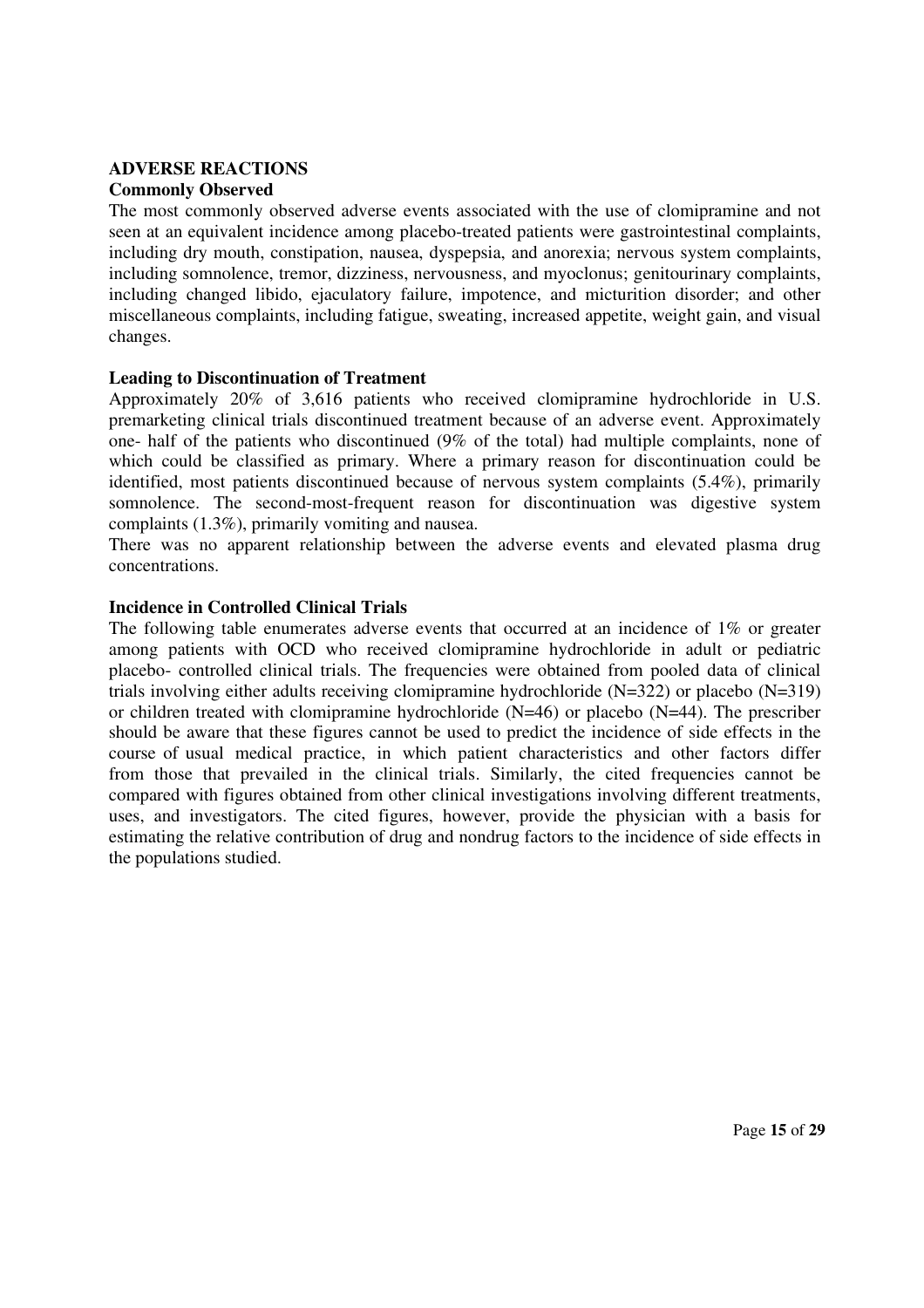|                                                  | <b>Adults</b>                              |                             | <b>Children and Adolescents</b>           |                            |
|--------------------------------------------------|--------------------------------------------|-----------------------------|-------------------------------------------|----------------------------|
| <b>Body System/</b><br><b>Adverse Event*</b>     | Clomipramine<br>hydrochloride<br>$(N=322)$ | <b>Placebo</b><br>$(N=319)$ | Clomipramine<br>hydrochloride<br>$(N=46)$ | <b>Placebo</b><br>$(N=44)$ |
| <b>Nervous System</b>                            |                                            |                             |                                           |                            |
| Somnolence                                       | 54                                         | 16                          | 46                                        | 11                         |
| Tremor                                           | 54                                         | $\overline{2}$              | 33                                        | $\overline{2}$             |
| <b>Dizziness</b>                                 | 54                                         | 14                          | 41                                        | 14                         |
| Headache                                         | 52                                         | 41                          | 28                                        | 34                         |
| Insomnia                                         | 25                                         | 15                          | 11                                        | $\tau$                     |
| Libido change                                    | 21                                         | 3                           |                                           |                            |
| Nervousness                                      | 18                                         | $\overline{2}$              | $\overline{4}$                            | $\overline{2}$             |
| Myoclonus                                        | 13                                         |                             | $\overline{c}$                            |                            |
| Increased appetite                               | 11                                         | $\overline{2}$              | $\overline{\phantom{0}}$                  | $\overline{2}$             |
| Paresthesia                                      | 9                                          | 3                           | $\overline{c}$                            | $\sqrt{2}$                 |
| Memory impairment                                | 9                                          | $\mathbf{1}$                | $\tau$                                    | $\overline{c}$             |
| Anxiety                                          | 9                                          | $\overline{4}$              | $\overline{c}$                            |                            |
| Twitching                                        | $\boldsymbol{7}$                           | $\mathbf{1}$                | $\overline{4}$                            | 5                          |
| Impaired concentration                           | 5                                          | $\overline{c}$              |                                           |                            |
| Depression                                       | 5                                          | $\mathbf{1}$                | ۰                                         |                            |
| Hypertonia                                       | $\overline{4}$                             | $\mathbf{1}$                | $\overline{c}$                            |                            |
| Sleep disorder                                   | 4                                          |                             | 9                                         | 5                          |
| Psychosomatic disorder                           | 3                                          |                             |                                           |                            |
| Yawning                                          | 3                                          |                             |                                           |                            |
| Confusion                                        | 3                                          |                             | $\overline{c}$                            |                            |
| Speech disorder                                  | 3                                          |                             |                                           |                            |
| Abnormal dreaming                                | 3                                          |                             |                                           | $\overline{2}$             |
| Agitation                                        | 3                                          |                             |                                           |                            |
| Migraine                                         | 3                                          |                             | ÷                                         |                            |
| Depersonalization                                | $\overline{c}$                             | $\overline{\phantom{a}}$    | $\overline{c}$                            |                            |
| Irritability                                     | $\overline{c}$                             | 2                           | $\overline{c}$                            |                            |
| Emotional lability                               | $\overline{c}$                             |                             |                                           | $\overline{c}$             |
| Panic reaction                                   |                                            |                             | $\overline{\phantom{0}}$                  |                            |
| Aggressive reaction                              | $\mathbf{1}$                               |                             | $\overline{c}$<br>$\overline{c}$          |                            |
| Paresis                                          | ٠                                          |                             |                                           |                            |
|                                                  |                                            |                             | $\overline{c}$                            |                            |
| <b>Skin and Appendages</b><br>Increased sweating | 29                                         | 3                           | 9                                         |                            |
| Rash                                             | 8                                          | 1                           | 4                                         | $\overline{c}$             |
| Pruritus                                         | 6                                          |                             | 2                                         | $\overline{c}$             |
| Dermatitis                                       | $\overline{c}$                             |                             |                                           | $\overline{2}$             |
| Acne                                             | $\overline{c}$                             | 2                           |                                           | 5                          |
|                                                  |                                            |                             |                                           |                            |

# **Incidence of Treatment-Emergent Adverse Experience in Placebo-Controlled Clinical Trials (Percentage of Patients Reporting Event)**

Page **16** of **29**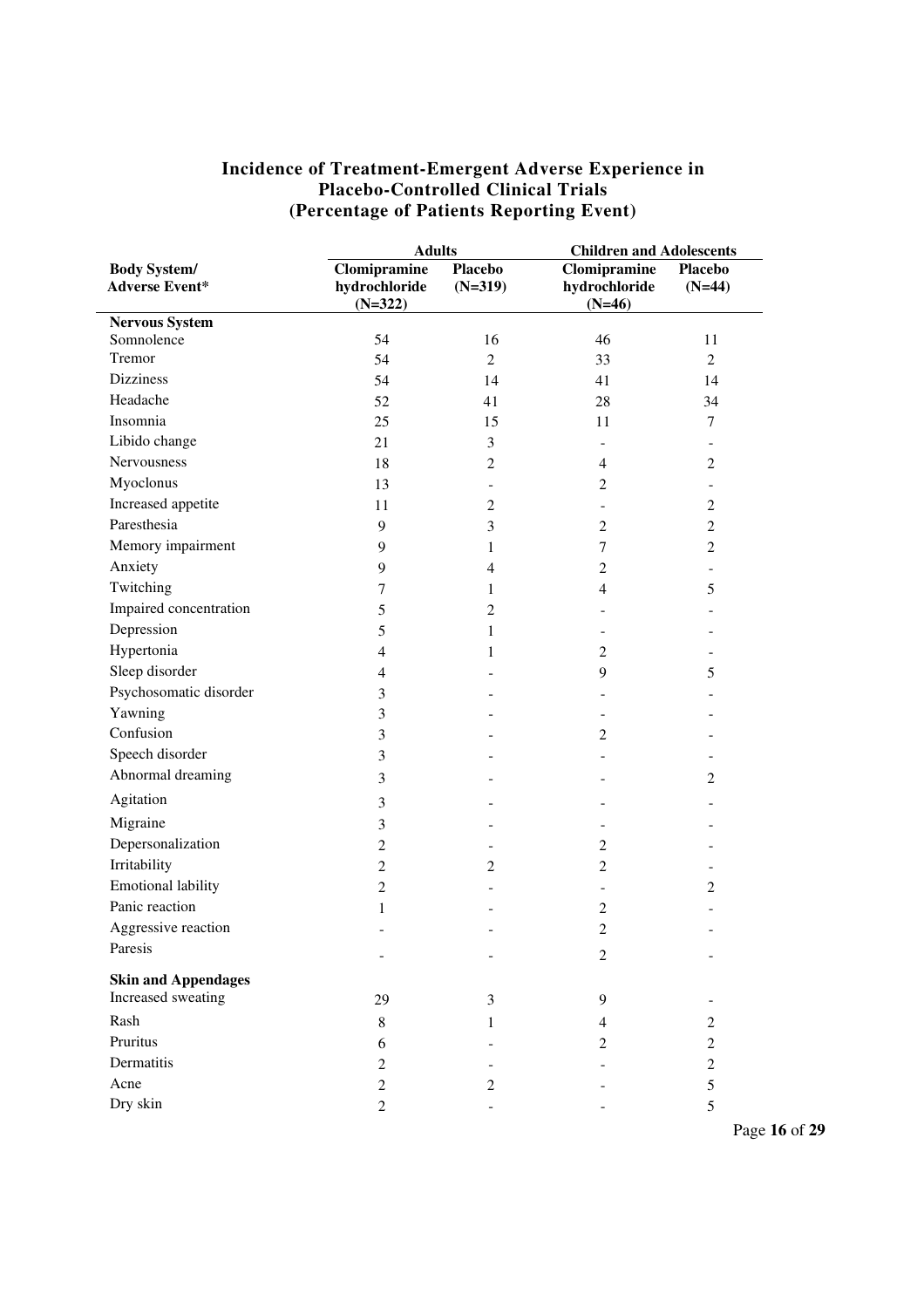|                                              | <b>Adults</b>                              |                             | <b>Children and Adolescents</b>           |                            |
|----------------------------------------------|--------------------------------------------|-----------------------------|-------------------------------------------|----------------------------|
| <b>Body System/</b><br><b>Adverse Event*</b> | Clomipramine<br>hydrochloride<br>$(N=322)$ | <b>Placebo</b><br>$(N=319)$ | Clomipramine<br>hydrochloride<br>$(N=46)$ | <b>Placebo</b><br>$(N=44)$ |
| Urticaria                                    | $\mathbf{1}$                               | $\overline{a}$              |                                           | $\overline{a}$             |
| Abnormal skin odor                           |                                            |                             | $\overline{c}$                            |                            |
| <b>Digestive System</b>                      |                                            |                             |                                           |                            |
| Dry mouth                                    | 84                                         | 17                          | 63                                        | 16                         |
| Constipation                                 | 47                                         | 11                          | $22\,$                                    | 9                          |
| Nausea                                       | 33                                         | 14                          | 9                                         | 11                         |
| Dyspepsia                                    | 22                                         | 10                          | 13                                        | $\overline{2}$             |
| Diarrhea                                     | 13                                         | 9                           | $\tau$                                    | 5                          |
| Anorexia                                     | 12                                         | $\overline{\phantom{a}}$    | 22                                        | $\overline{2}$             |
| Abdominal pain                               | 11                                         | 9                           | 13                                        | 16                         |
| Vomiting                                     | $\tau$                                     | $\overline{2}$              | $\tau$                                    | $\overline{\phantom{a}}$   |
| Flatulence                                   | 6                                          | 3                           | Ξ.                                        | $\sqrt{2}$                 |
| Tooth disorder                               | 5                                          |                             | $\overline{\phantom{0}}$                  | $\overline{\phantom{a}}$   |
| Gastrointestinal disorder                    | $\overline{c}$                             |                             |                                           | $\overline{c}$             |
| Dysphagia                                    | $\overline{c}$                             |                             |                                           |                            |
| Esophagitis                                  | 1                                          |                             | $\blacksquare$                            | ÷.                         |
| Eructation                                   |                                            |                             | $\overline{c}$                            | $\overline{2}$             |
| Ulcerative stomatitis                        |                                            |                             | $\overline{2}$                            | ÷                          |
| Body as a Whole                              |                                            |                             |                                           |                            |
| Fatigue                                      | 39                                         | 18                          | 35                                        | 9                          |
| Weight increase                              | 18                                         | $\mathbf{1}$                | $\overline{c}$                            |                            |
| Flushing                                     | $8\,$                                      | $\blacksquare$              | $\tau$                                    |                            |
| Hot flushes                                  | 5                                          |                             | $\mathfrak 2$                             |                            |
| Chest pain                                   | $\overline{\mathbf{4}}$                    | $\overline{4}$              | $\boldsymbol{7}$                          |                            |
| Fever                                        | 4                                          |                             | $\boldsymbol{2}$                          | $\tau$                     |
| Allergy                                      | 3                                          | 3                           | $\tau$                                    | 5                          |
| Pain                                         | 3                                          | $\mathbf{2}$                | 4                                         | $\overline{c}$             |
| Local edema                                  | $\overline{c}$                             | $\overline{4}$              |                                           |                            |
| Chills                                       | $\overline{c}$                             | $\mathbf{1}$                |                                           |                            |
| Weight decrease                              |                                            |                             | $\boldsymbol{7}$                          | $\overline{\phantom{a}}$   |
| Otitis media                                 |                                            |                             | $\overline{4}$                            | 5                          |
| Asthenia                                     |                                            |                             | $\overline{c}$                            |                            |
| Halitosis                                    |                                            |                             | $\overline{c}$                            |                            |
| <b>Cardiovascular System</b>                 |                                            |                             |                                           |                            |
| Postural hypotension<br>Palpitation          | 6                                          |                             | $\overline{4}$                            |                            |
| Tachycardia                                  | $\overline{\mathcal{L}}$                   | $\overline{2}$              | $\overline{4}$                            |                            |
| Syncope                                      | $\overline{\mathcal{L}}$                   |                             | $\overline{c}$<br>$\overline{c}$          |                            |
|                                              |                                            |                             |                                           |                            |
| <b>Respiratory System</b><br>Pharyngitis     | 14                                         | 9                           |                                           | 5                          |
| Rhinitis                                     | 12                                         | 10                          | $\tau$                                    | 9                          |
| <b>Sinusitis</b>                             |                                            |                             |                                           | 5                          |
|                                              | 6                                          | $\overline{4}$              | $\overline{c}$                            |                            |

Page **17** of **29**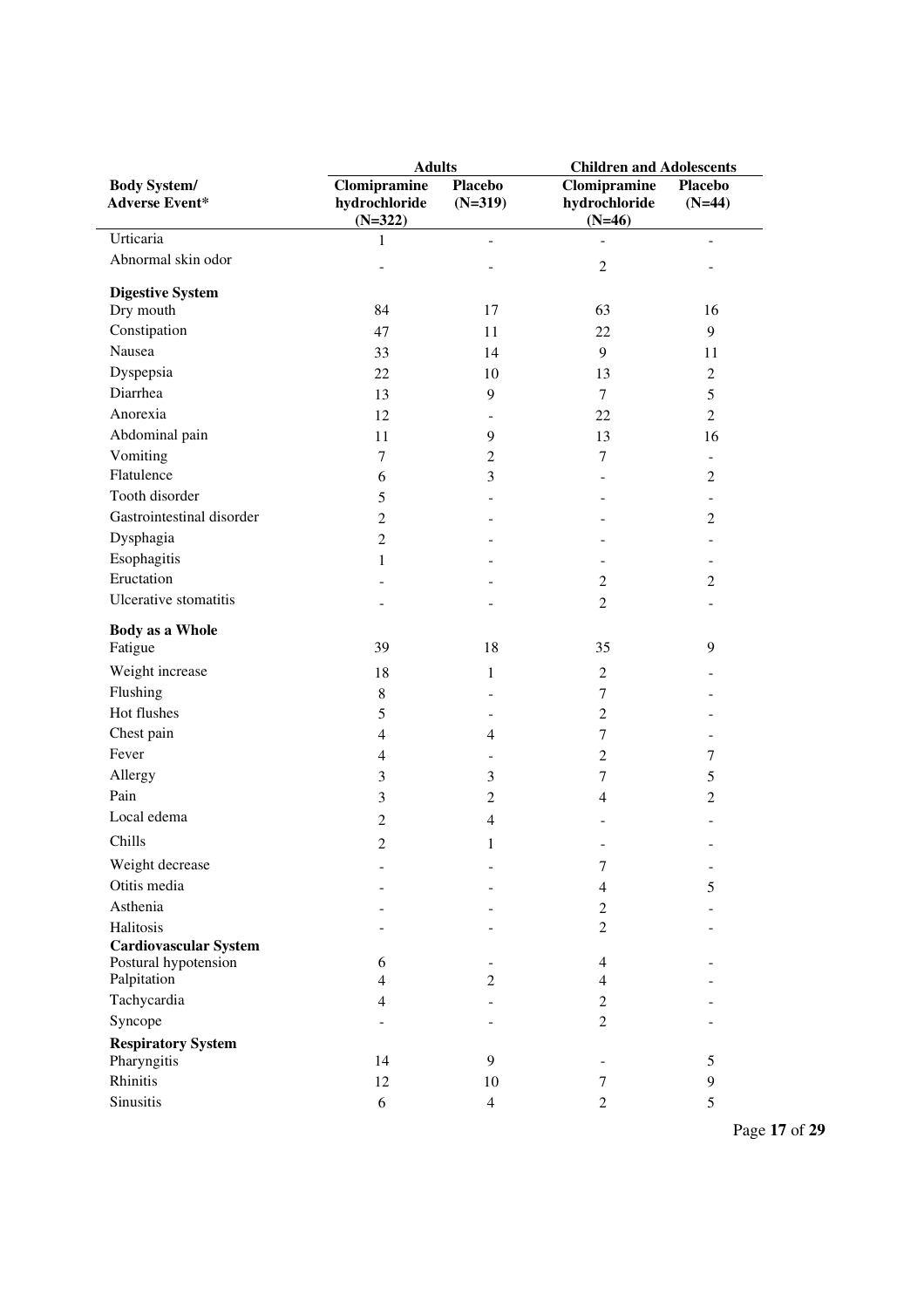|                                                                      | <b>Adults</b>                              |                             | <b>Children and Adolescents</b>           |                            |
|----------------------------------------------------------------------|--------------------------------------------|-----------------------------|-------------------------------------------|----------------------------|
| <b>Body System/</b><br><b>Adverse Event*</b>                         | Clomipramine<br>hydrochloride<br>$(N=322)$ | <b>Placebo</b><br>$(N=319)$ | Clomipramine<br>hydrochloride<br>$(N=46)$ | <b>Placebo</b><br>$(N=44)$ |
| Coughing                                                             | 6                                          | 6                           | $\overline{4}$                            | 5                          |
| Bronchospasm                                                         | $\overline{c}$                             | $\overline{a}$              | $\tau$                                    | $\mathbf{2}$               |
| Epistaxis                                                            | $\overline{c}$                             |                             |                                           | $\mathbf{2}$               |
| Dyspnea                                                              |                                            |                             | $\overline{c}$                            | ÷.                         |
| Laryngitis                                                           |                                            | $\mathbf{1}$                | $\overline{2}$                            |                            |
| <b>Urogenital System</b><br><b>Male and Female Patients Combined</b> |                                            |                             |                                           |                            |
| Micturition disorder                                                 | 14                                         | $\overline{c}$              | $\overline{4}$                            | $\mathfrak{2}$             |
| Urinary tract infection                                              | 6                                          | 1                           |                                           |                            |
| Micturition frequency                                                | 5                                          | 3                           |                                           |                            |
| Urinary retention                                                    | $\overline{c}$                             |                             | 7                                         |                            |
| Dysuria                                                              | $\overline{c}$                             | $\overline{c}$              |                                           |                            |
| Cystitis                                                             | $\overline{2}$                             | $\overline{a}$              |                                           |                            |
| <b>Female Patients Only</b><br>Dysmenorrhea                          | $(N=182)$<br>12                            | $(N=167)$<br>14             | $(N=10)$<br>10                            | $(N=21)$<br>10             |
| Lactation (nonpuerperal)                                             | $\overline{4}$                             |                             |                                           |                            |
| Menstrual disorder                                                   | $\overline{\mathcal{L}}$                   | $\overline{2}$              |                                           |                            |
|                                                                      |                                            |                             |                                           |                            |
| Vaginitis                                                            | $\overline{c}$                             |                             |                                           |                            |
| Leukorrhea                                                           | $\overline{c}$                             |                             | ۰                                         |                            |
| Breast enlargement                                                   | $\overline{c}$                             |                             |                                           |                            |
| Breast pain                                                          | $\mathbf{1}$                               |                             |                                           |                            |
| Amenorrhea                                                           | $\mathbf{1}$                               |                             |                                           |                            |
| <b>Male Patients Only</b><br>Ejaculation failure                     | $(N=140)$<br>42                            | $(N=152)$<br>$\overline{c}$ | $(N=36)$<br>6                             | $(N=23)$                   |
| Impotence                                                            | 20                                         | 3                           |                                           |                            |
| <b>Special Senses</b>                                                |                                            |                             |                                           |                            |
| Abnormal vision                                                      | 18                                         | $\overline{4}$              | 7                                         | 2                          |
| Taste perversion                                                     | 8                                          |                             | 4                                         |                            |
| <b>Tinnitus</b>                                                      | 6                                          |                             | 4                                         |                            |
| Abnormal lacrimation                                                 | $\mathfrak{Z}$                             | $\overline{\mathbf{c}}$     |                                           |                            |
| Mydriasis                                                            | $\overline{c}$                             |                             |                                           |                            |
| Conjunctivitis                                                       | 1                                          |                             |                                           |                            |
| Anisocoria                                                           |                                            |                             | $\overline{c}$                            |                            |
| Blepharospasm                                                        |                                            |                             | $\overline{2}$                            |                            |
| Ocular allergy                                                       |                                            |                             | $\overline{2}$                            |                            |
| Vestibular disorder                                                  |                                            |                             | $\overline{2}$                            | $\overline{c}$             |
| Musculoskeletal                                                      |                                            |                             |                                           |                            |
| Myalgia                                                              | 13                                         | 9                           |                                           |                            |
| Back pain                                                            | 6                                          | 6                           |                                           |                            |
| Arthralgia                                                           | 3                                          | 5                           |                                           |                            |
| Muscle weakness                                                      | $\mathbf{1}$                               |                             | 2                                         |                            |

Page **18** of **29**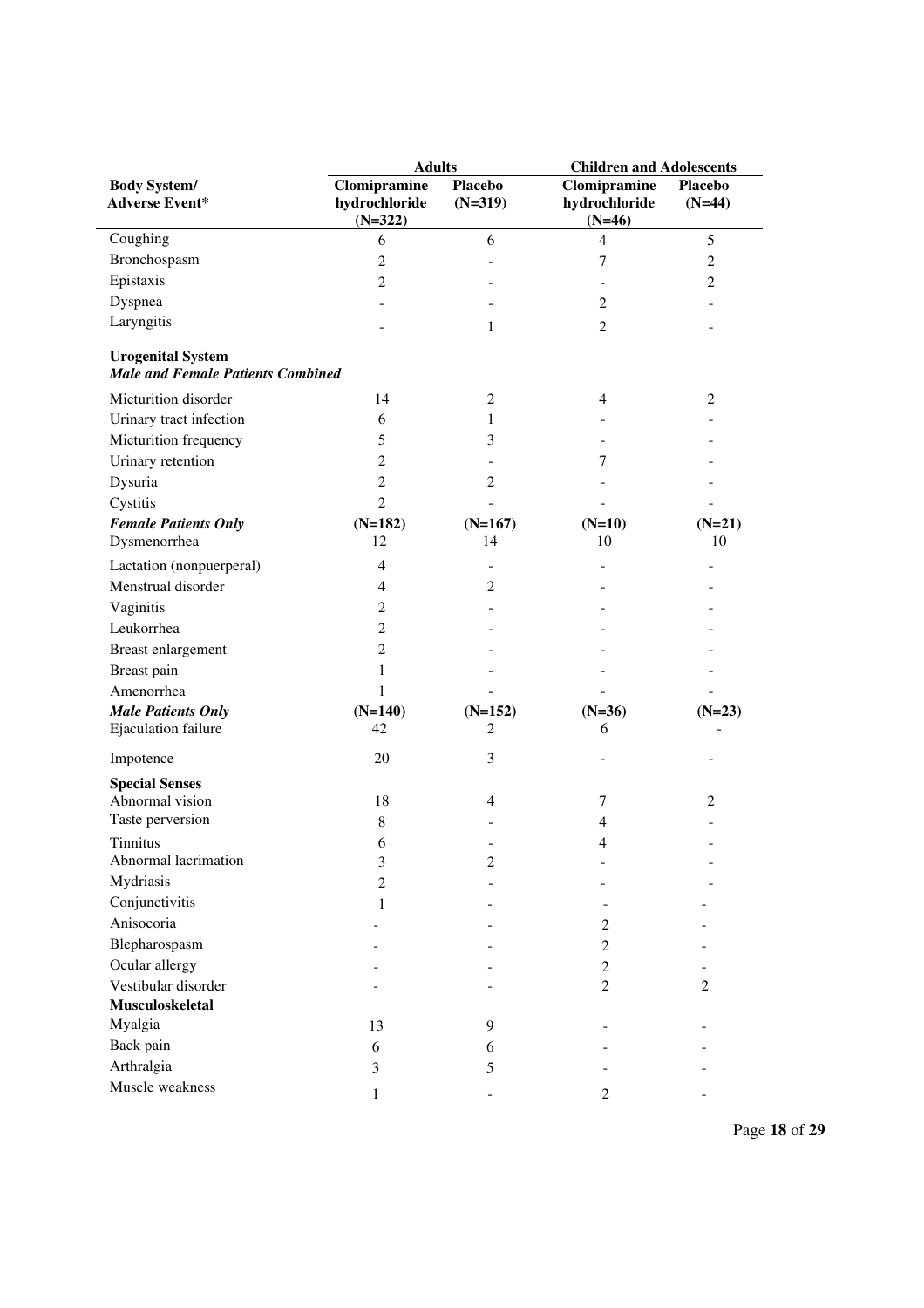|                            | <b>Adults</b>       |           |                     | <b>Children and Adolescents</b> |  |
|----------------------------|---------------------|-----------|---------------------|---------------------------------|--|
| <b>Body System/</b>        | <b>Clomipramine</b> | Placebo   | <b>Clomipramine</b> | Placebo                         |  |
| <b>Adverse Event*</b>      | hydrochloride       | $(N=319)$ | hydrochloride       | $(N=44)$                        |  |
|                            | $(N=322)$           |           | $(N=46)$            |                                 |  |
| <b>Hemic and Lymphatic</b> |                     |           |                     |                                 |  |
| Purpura                    | 3                   |           |                     | -                               |  |
| Anemia                     |                     |           |                     | 2                               |  |
| <b>Metabolic and</b>       |                     |           |                     |                                 |  |
| <b>Nutritional</b>         |                     |           |                     |                                 |  |
| Thirst                     |                     |           |                     | 2                               |  |

\*Events reported by at least 1% of clomipramine hydrochloride patients are included.

## **Other Events Observed During the Premarketing Evaluation of Clomipramine**

During clinical testing in the U.S., multiple doses of clomipramine were administered to approximately 3,600 subjects. Untoward events associated with this exposure were recorded by clinical investigators using terminology of their own choosing. Consequently, it is not possible to provide a meaningful estimate of the proportion of individuals experiencing adverse events without first grouping similar types of untoward events into a smaller number of standardized event categories.

In the tabulations that follow, a modified World Health Organization dictionary of terminology has been used to classify reported adverse events. The frequencies presented, therefore, represent the proportion of the 3,525 individuals exposed to clomipramine who experienced an event of the type cited on at least one occasion while receiving clomipramine. All events are included except those already listed in the previous table, those reported in terms so general as to be uninformative, and those in which an association with the drug was remote. It is important to emphasize that although the events reported occurred during treatment with clomipramine, they were not necessarily caused by it.

Events are further categorized by body system and listed in order of decreasing frequency according to the following definitions: frequent adverse events are those occurring on one or more occasions in at least 1/100 patients; infrequent adverse events are those occurring in 1/100 to 1/1,000 patients; rare events are those occurring in less than 1/1,000 patients.

## **Body as a Whole**

*Infrequent -* general edema, increased susceptibility to infection, malaise. *Rare -* dependent edema, withdrawal syndrome.

## **Cardiovascular System**

*Infrequent -*abnormal ECG, arrhythmia, bradycardia, cardiac arrest, extrasystoles, pallor. Rare - aneurysm, atrial flutter, bundle branch block, cardiac failure, cerebral hemorrhage, heart block, myocardial infarction, myocardial ischemia, peripheral ischemia, thrombophlebitis, vasospasm, ventricular tachycardia.

## **Digestive System**

*Infrequent - abnormal hepatic function, blood in stool, colitis, duodenitis, gastric ulcer, gastritis,*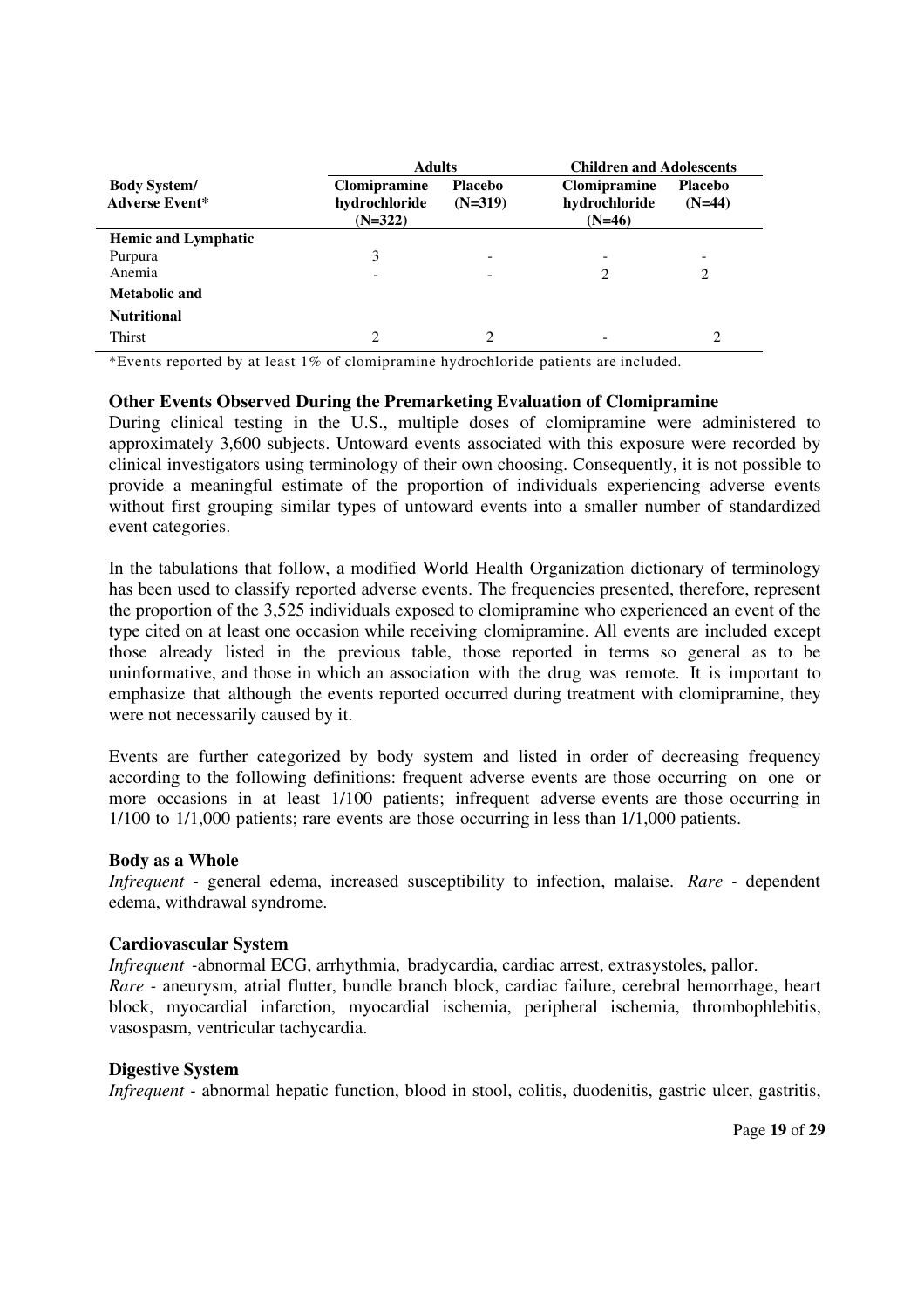gastroesophageal reflux, gingivitis, glossitis, hemorrhoids, hepatitis, increased saliva, irritable bowel syndrome, peptic ulcer, rectal hemorrhage, tongue ulceration, tooth caries. *Rare -* cheilitis, chronic enteritis, discolored feces, gastric dilatation, gingival bleeding, hiccup, intestinal obstruction, oral/pharyngeal edema, paralytic ileus, salivary gland enlargement.

## **Endocrine System**

*Infrequent* - hypothyroidism. *Rare -* goiter, gynecomastia, hyperthyroidism.

## **Hemic and Lymphatic System**

*Infrequent -* lymphadenopathy. *Rare -* leukemoid reaction, lymphoma-like disorder, marrow depression.

## **Metabolic and Nutritional Disorder**

*Infrequent -* dehydration, diabetes mellitus, gout, hypercholesterolemia, hyperglycemia, hyperuricemia, hypokalemia. *Rare -* fat intolerance, glycosuria.

## **Musculoskeletal System**

*Infrequent - arthrosis. Rare - dystonia, exostosis, lupus erythematosus rash, bruising, myopathy,* myositis, polyarteritis nodosa, torticollis.

## **Nervous System**

*Frequent -* abnormal thinking, vertigo. *Infrequent -* abnormal coordination, abnormal EEG, abnormal gait, apathy, ataxia, coma, convulsions, delirium, delusion, dyskinesia, dysphonia, encephalopathy, euphoria, extrapyramidal disorder, hallucinations, hostility, hyperkinesia, hypnagogic hallucinations, hypokinesia, leg cramps, manic reaction, neuralgia, paranoia, phobic disorder, psychosis, sensory disturbance, somnambulism, stimulation, suicidal ideation, suicide attempt, teeth- grinding. *Rare -* anticholinergic syndrome, aphasia, apraxia, catalepsy, cholinergic syndrome, choreoathetosis, generalized spasm, hemiparesis, hyperesthesia, hyperreflexia, hypoesthesia, illusion, impaired impulse control, indecisiveness, mutism, neuropathy, nystagmus, oculogyric crisis, oculomotor nerve paralysis, schizophrenic reaction, stupor, suicide.

#### **Respiratory System**

*Infrequent -* bronchitis, hyperventilation, increased sputum, pneumonia. *Rare -* cyanosis, hemoptysis, hypoventilation, laryngismus.

## **Skin and Appendages**

*Infrequent -* alopecia, cellulitis, cyst, eczema, erythematous rash, genital pruritus, maculopapular rash, photosensitivity reaction, psoriasis, pustular rash, skin discoloration. *Rare -* chloasma, folliculitis, hypertrichosis, piloerection, seborrhea, skin hypertrophy, skin ulceration.

#### **Special Senses**

*Infrequent -* abnormal accommodation, deafness, diplopia, earache, eye pain, foreign body sensation, hyperacusis, parosmia, photophobia, scleritis, taste loss. *Rare -* blepharitis, chromatopsia, conjunctival hemorrhage, exophthalmos, glaucoma, keratitis, labyrinth disorder, night blindness, retinal disorder, strabismus, visual field defect.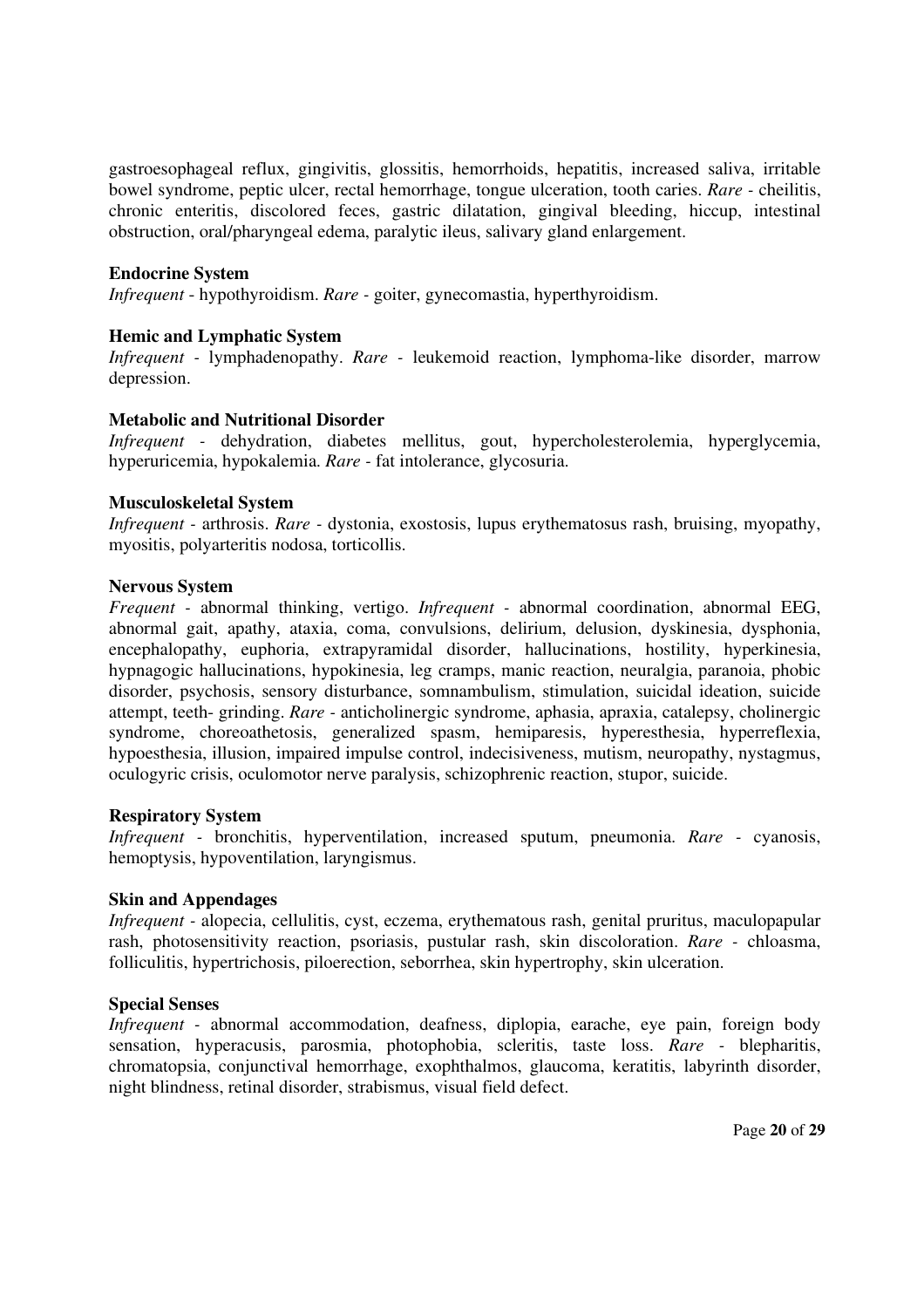## <span id="page-21-0"></span>**Urogenital System**

*Infrequent -* endometriosis, epididymitis, hematuria, nocturia, oliguria, ovarian cyst, perineal pain, polyuria, prostatic disorder, renal calculus, renal pain, urethral disorder, urinary incontinence, uterine hemorrhage, vaginal hemorrhage. *Rare -* albuminuria, anorgasmy, breast engorgement, breast fibroadenosis, cervical dysplasia, endometrial hyperplasia, premature ejaculation, pyelonephritis, pyuria, renal cyst, uterine inflammation, vulvar disorder.

## **Postmarketing Experience**

The following adverse drug reaction has been reported during post-approval use of clomipramine. Because this reaction is reported voluntarily from a population of uncertain size, it is not always possible to reliably estimate frequency.

## **Eye Disorders**

Angle-closure glaucoma.

## **Immune System Disorders**

Drug Rash with Eosinophilia and Systemic Symptoms (DRESS)

# **Metabolism and Nutrition Disorders**

Hyponatremia.

## **Endocrine Disorders**

Syndrome of inappropriate antidiuretic hormone secretion (SIADH).

# **DRUG ABUSE AND DEPENDENCE**

Clomipramine has not been systematically studied in animals or humans for its potential for abuse, tolerance, or physical dependence. While a variety of withdrawal symptoms have been described in association with clomipramine discontinuation (*see PRECAUTIONS, Withdrawal Symptoms*), there is no evidence for drug-seeking behavior, except for a single report of potential clomipramine abuse by a patient with a history of dependence on codeine, benzodiazepines, and multiple psychoactive drugs. The patient received clomipramine for depression and panic attacks and appeared to become dependent after hospital discharge.

Despite the lack of evidence suggesting an abuse liability for clomipramine in foreign marketing, it is not possible to predict the extent to which clomipramine might be misused or abused once marketed in the U.S. Consequently, physicians should carefully evaluate patients for a history of drug abuse and follow such patients closely.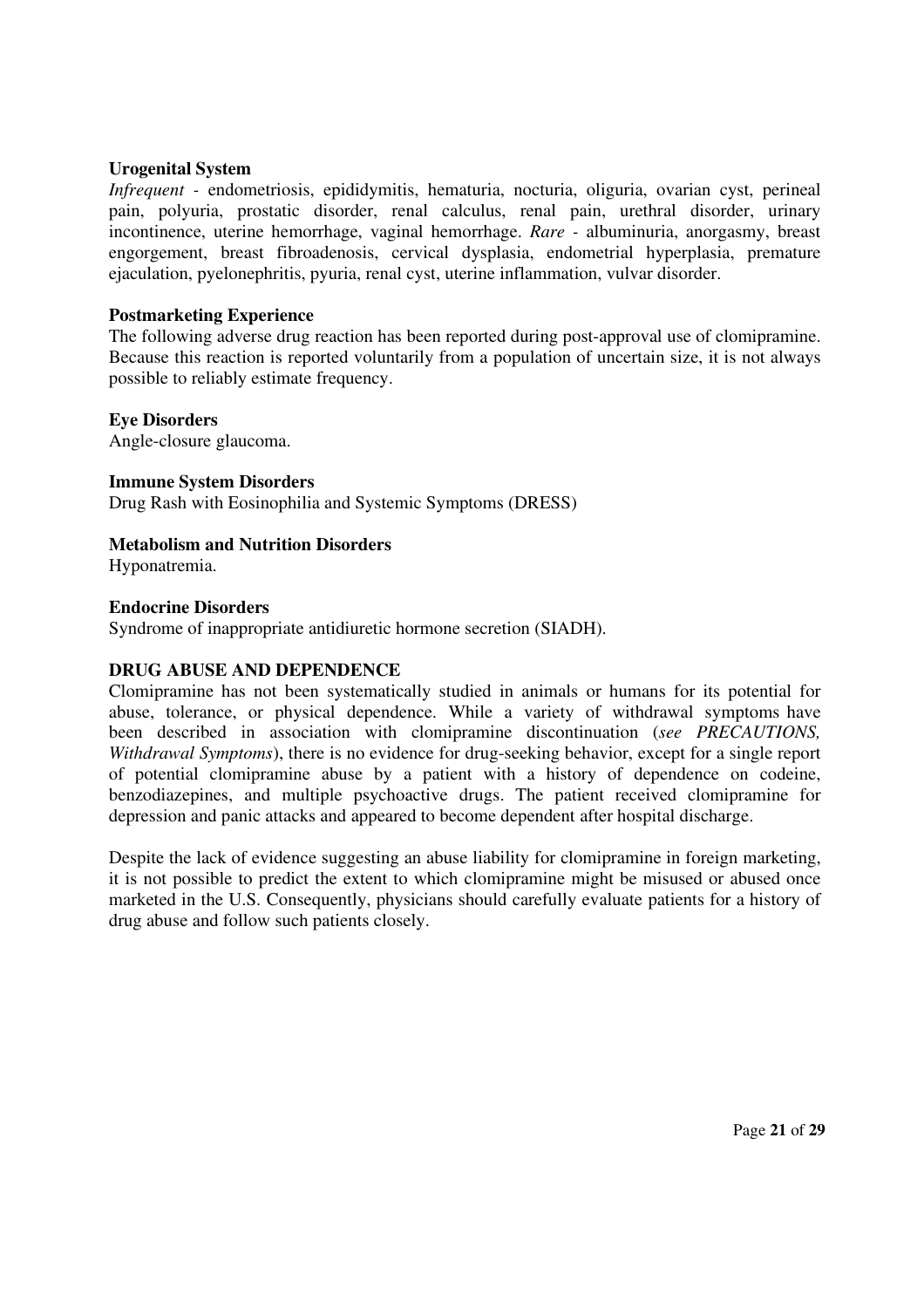## <span id="page-22-0"></span>**OVERDOSAGE**

Deaths may occur from overdosage with this class of drugs. Multiple drug ingestion (including alcohol) is common in deliberate tricyclic overdose. As the management is complex and changing, it is recommended that the physician contact a poison control center for current information on treatment. Signs and symptoms of toxicity develop rapidly after tricyclic overdose. Therefore, hospital monitoring is required as soon as possible.

## **Human Experience**

In U.S. clinical trials, 2 deaths occurred in 12 reported cases of acute overdosage with clomipramine either alone or in combination with other drugs. One death involved a patient suspected of ingesting a dose of 7,000 mg. The second death involved a patient suspected of ingesting a dose of 5,750 mg. The 10 nonfatal cases involved doses of up to 5,000 mg, accompanied by plasma levels of up to 1,010 ng/mL. All 10 patients completely recovered. Among reports from other countries of clomipramine overdose, the lowest dose associated with a fatality was 750 mg. Based upon postmarketing reports in the United Kingdom, CMI's lethality in overdose is considered to be similar to that reported for closely related tricyclic compounds marketed as antidepressants.

## **Manifestations**

Signs and symptoms vary in severity depending upon factors such as the amount of drug absorbed, the age of the patient, and the time elapsed since drug ingestion. Critical manifestations of overdose include cardiac dysrhythmias, severe hypotension, convulsions, and CNS depression including coma. Changes in the electrocardiogram, particularly in QRS axis or width, are clinically significant indicators of tricyclic toxicity. Other CNS manifestations may include drowsiness, stupor, ataxia, restlessness, agitation, delirium, severe perspiration, hyperactive reflexes, muscle rigidity, and athetoid and choreiform movements. Cardiac abnormalities may include tachycardia, signs of congestive heart failure, and in very rare cases, cardiac arrest. Respiratory depression, cyanosis, shock, vomiting, hyperpyrexia, mydriasis, and oliguria or anuria may also be present.

## **Management**

Obtain an ECG and immediately initiate cardiac monitoring. Protect the patient's airway, establish an intravenous line, and initiate gastric decontamination. A minimum of 6 hours of observation with cardiac monitoring and observation for signs of CNS or respiratory depression, hypotension, cardiac dysrhythmias and/or conduction blocks, and seizures is necessary.

If signs of toxicity occur at any time during this period, extended monitoring is required. There are case reports of patients succumbing to fatal dysrhythmias late after overdose; these patients had clinical evidence of significant poisoning prior to death and most received inadequate gastrointestinal decontamination. Monitoring of plasma drug levels should not guide management of the patient.

## **Gastrointestinal Decontamination**

All patients suspected of tricyclic overdose should receive gastrointestinal decontamination. This should include large volume gastric lavage followed by activated charcoal. If consciousness is impaired, the airway should be secured prior to lavage. Emesis is contraindicated.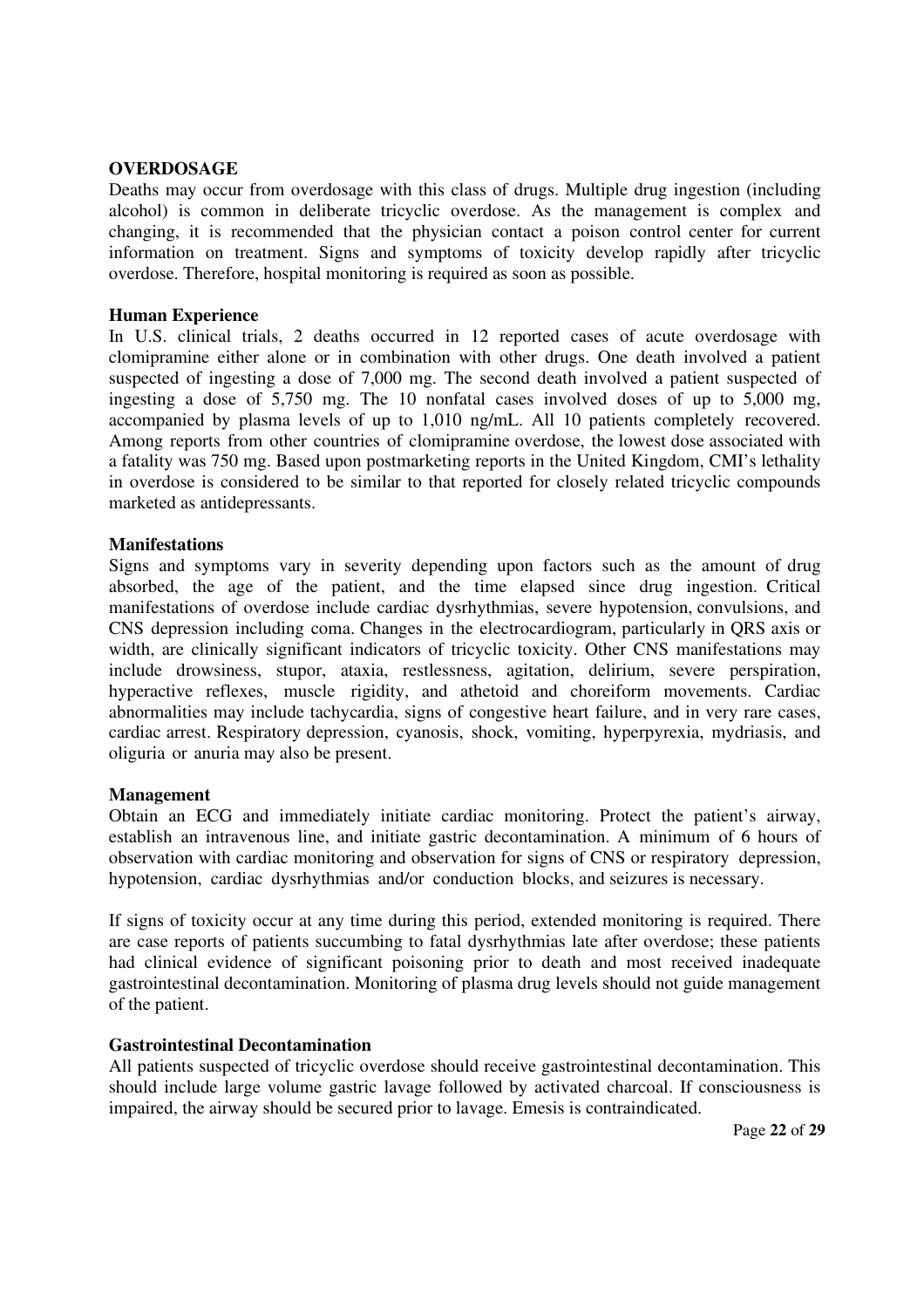## <span id="page-23-0"></span>**Cardiovascular**

A maximal limb-lead QRS duration of  $\geq$  0.10 seconds may be the best indication of the severity of the overdose. Intravenous sodium bicarbonate should be used to maintain the serum pH in the range of 7.45 to 7.55. If the pH response is inadequate, hyperventilation may also be used. Concomitant use of hyperventilation and sodium bicarbonate should be done with extreme caution, with frequent pH monitoring. A pH  $>7.60$  or a pCO<sub>2</sub> <20 mmHg is undesirable. Dysrhythmias unresponsive to sodium bicarbonate therapy/hyperventilation may respond to lidocaine, bretylium, or phenytoin. Type 1A and 1C antiarrhythmics are generally contraindicated (e.g., quinidine, disopyramide, and procainamide).

In rare instances, hemoperfusion may be beneficial in acute refractory cardiovascular instability in patients with acute toxicity. However, hemodialysis, peritoneal dialysis, exchange transfusions, and forced diuresis generally have been reported as ineffective in tricyclic poisoning.

# **CNS**

In patients with CNS depression, early intubation is advised because of the potential for abrupt deterioration. Seizures should be controlled with benzodiazepines, or if these are ineffective, other anticonvulsants (e.g., phenobarbital, phenytoin). Physostigmine is not recommended except to treat life-threatening symptoms that have been unresponsive to other therapies, and then only in consultation with a poison control center.

## **Psychiatric Follow-up**

Since overdosage is often deliberate, patients may attempt suicide by other means during the recovery phase. Psychiatric referral may be appropriate.

## **Pediatric Management**

The principles of management of child and adult overdosages are similar. It is strongly recommended that the physician contact the local poison control center for specific pediatric treatment.

# **DOSAGE AND ADMINISTRATION**

The treatment regimens described below are based on those used in controlled clinical trials of clomipramine in 520 adults, and 91 children and adolescents with OCD. During initial titration, clomipramine should be given in divided doses with meals to reduce gastrointestinal side effects. The goal of this initial titration phase is to minimize side effects by permitting tolerance to side effects to develop or allowing the patient time to adapt if tolerance does not develop.

Because both CMI and its active metabolite, DMI, have long elimination half-lives, the prescriber should take into consideration the fact that steady-state plasma levels may not be achieved until 2 to 3 weeks after dosage change (*see CLINICAL PHARMACOLOGY*). Therefore, after initial titration, it may be appropriate to wait 2 to 3 weeks between further dosage adjustments.

## **Initial Treatment/Dose Adjustment (Adults)**

Page **23** of **29** Treatment with clomipramine should be initiated at a dosage of 25 mg daily and gradually increased, as tolerated, to approximately 100 mg during the first 2 weeks. During initial titration,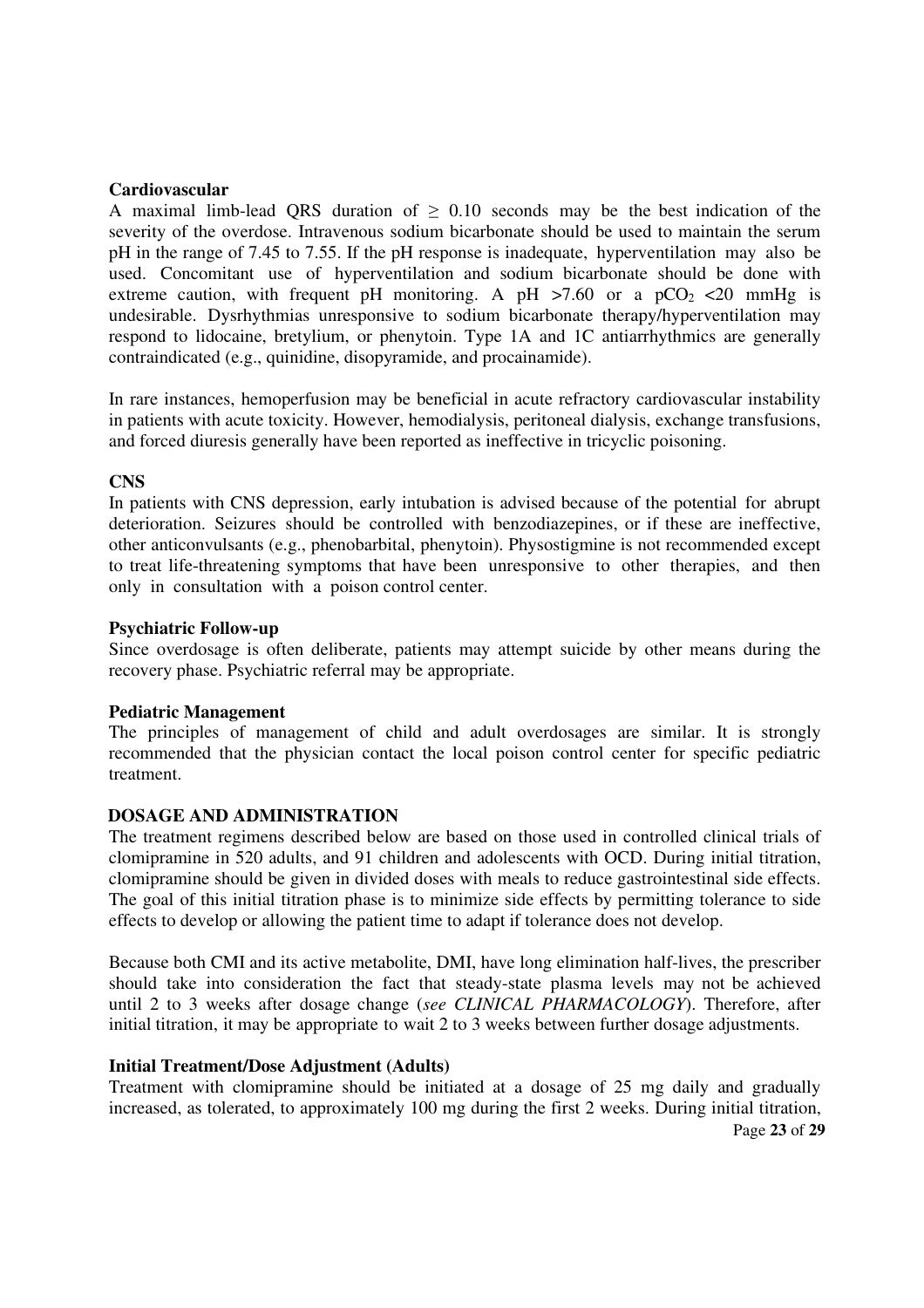clomipramine should be given in divided doses with meals to reduce gastrointestinal side effects. Thereafter, the dosage may be increased gradually over the next several weeks, up to a maximum of 250 mg daily. After titration, the total daily dose may be given once daily at bedtime to minimize daytime sedation.

## **Initial Treatment/Dose Adjustment (Children and Adolescents)**

As with adults, the starting dose is 25 mg daily and should be gradually increased (also given in divided doses with meals to reduce gastrointestinal side effects) during the first 2 weeks, as tolerated, up to a daily maximum of 3 mg/kg or 100 mg, whichever is smaller. Thereafter, the dosage may be increased gradually over the next several weeks up to a daily maximum of 3 mg/kg or 200 mg, whichever is smaller (*see PRECAUTIONS, Pediatric Use*). As with adults, after titration, the total daily dose may be given once daily at bedtime to minimize daytime sedation.

## **Maintenance/Continuation Treatment (Adults, Children, and Adolescents)**

While there are no systematic studies that answer the question of how long to continue clomipramine, OCD is a chronic condition and it is reasonable to consider continuation for a responding patient. Although the efficacy of clomipramine after 10 weeks has not been documented in controlled trials, patients have been continued in therapy under double- blind conditions for up to 1 year without loss of benefit. However, dosage adjustments should be made to maintain the patient on the lowest effective dosage, and patients should be periodically reassessed to determine the need for treatment. During maintenance, the total daily dose may be given once daily at bedtime.

# **Switching a Patient To or From a Monoamine Oxidase Inhibitor (MAOI) Intended to Treat Psychiatric Disorders**

At least 14 days should elapse between discontinuation of an MAOI intended to treat psychiatric disorders and initiation of therapy with clomipramine. Conversely, at least 14 days should be allowed after stopping clomipramine before starting an MAOI intended to treat psychiatric disorders (*see CONTRAINDICATIONS*).

# **Use of Clomipramine With Other MAOIs, Such as Linezolid or Methylene Blue**

Do not start clomipramine in a patient who is being treated with linezolid or intravenous methylene blue because there is increased risk of serotonin syndrome. In a patient who requires more urgent treatment of a psychiatric condition, other interventions, including hospitalization, should be considered (*see CONTRAINDICATIONS*).

In some cases, a patient already receiving clomipramine therapy may require urgent treatment with linezolid or intravenous methylene blue. If acceptable alternatives to linezolid or intravenous methylene blue treatment are not available and the potential benefits of linezolid or intravenous methylene blue treatment are judged to outweigh the risks of serotonin syndrome in a particular patient, clomipramine should be stopped promptly, and linezolid or intravenous methylene blue can be administered. The patient should be monitored for symptoms of serotonin syndrome for two weeks or until 24 hours after the last dose of linezolid or intravenous methylene blue, whichever comes first. Therapy with clomipramine may be resumed 24 hours after the last dose of linezolid or intravenous methylene blue (*see WARNINGS*).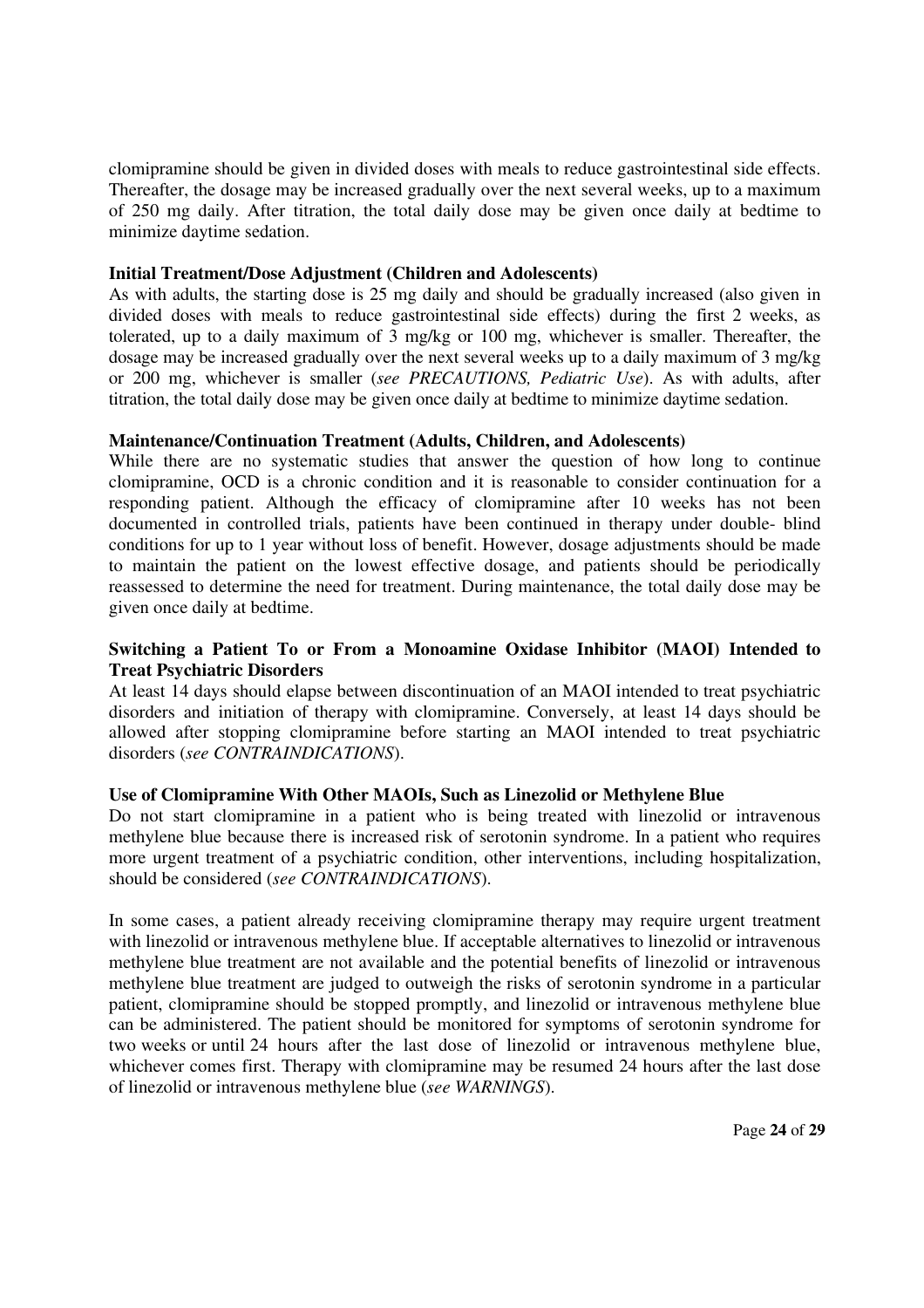<span id="page-25-0"></span>The risk of administering methylene blue by non-intravenous routes (such as oral tablets or by local injection) or in intravenous doses much lower than 1 mg/kg with clomipramine is unclear. The clinician should, nevertheless, be aware of the possibility of emergent symptoms of serotonin syndrome with such use (*see WARNINGS*).

# **HOW SUPPLIED Clomipramine Hydrochloride Capsules USP**

*Capsules 25 mg* – Size '2' hard gelatin capsules with melon opaque cap imprinted with 'LU' in black ink and ivory opaque body imprinted with 'C35' in black ink containing white to off white granular powder Bottles of 30 (NDC 68180-492-06); Bottles of 60 (NDC 68180-492-07); Bottles of 90 (NDC 68180-492-09) and Bottles of 100 (NDC 68180-492-01)

*Capsules 50 mg* – Size '1' hard gelatin capsules with blue opaque cap imprinted with 'LU' in black ink and ivory opaque body imprinted with 'C36' in black ink containing white to off white granular powder Bottles of 30 (NDC 68180-493-06); Bottles of 60 (NDC 68180-493-07); Bottles of 90 (NDC 68180-493-09) and Bottles of 100 (NDC 68180-493-01)

*Capsules 75 mg* – Size '1' hard gelatin capsules with yellow opaque cap imprinted with 'LU' in black ink and ivory opaque body imprinted with 'C37' in black ink containing white to off white granular powder Bottles of 30 (NDC 68180-494-06); Bottles of 60 (NDC 68180-494-07); Bottles of 90 (NDC 68180-494-09) and Bottles of 100 (NDC 68180-494-01)

**Storage –** Store at 25ºC (77°F); excursions permitted between 15° to 30°C (59° to 86°F). [See USP Controlled Room Temperature]. Dispense in well-closed containers with a child-resistant closure. Protect from moisture.

# **ANIMAL TOXICOLOGY**

Phospholipidosis and testicular changes, commonly associated with tricyclic compounds, have been observed with clomipramine hydrochloride. In chronic rat studies, changes related to clomipramine hydrochloride consisted of systemic phospholipidosis, alterations in the testes (atrophy, mineralization) and secondary changes in other tissues. In addition cardiac thrombosis and dermatitis/keratitis were observed in rats treated for 2 years at doses which were 24 and 10 times the maximum recommended human daily dose (MRHD), respectively, on a mg/kg basis, and 4 and 1.5 times the MRHD, respectively, on a mg/m<sup>2</sup> basis.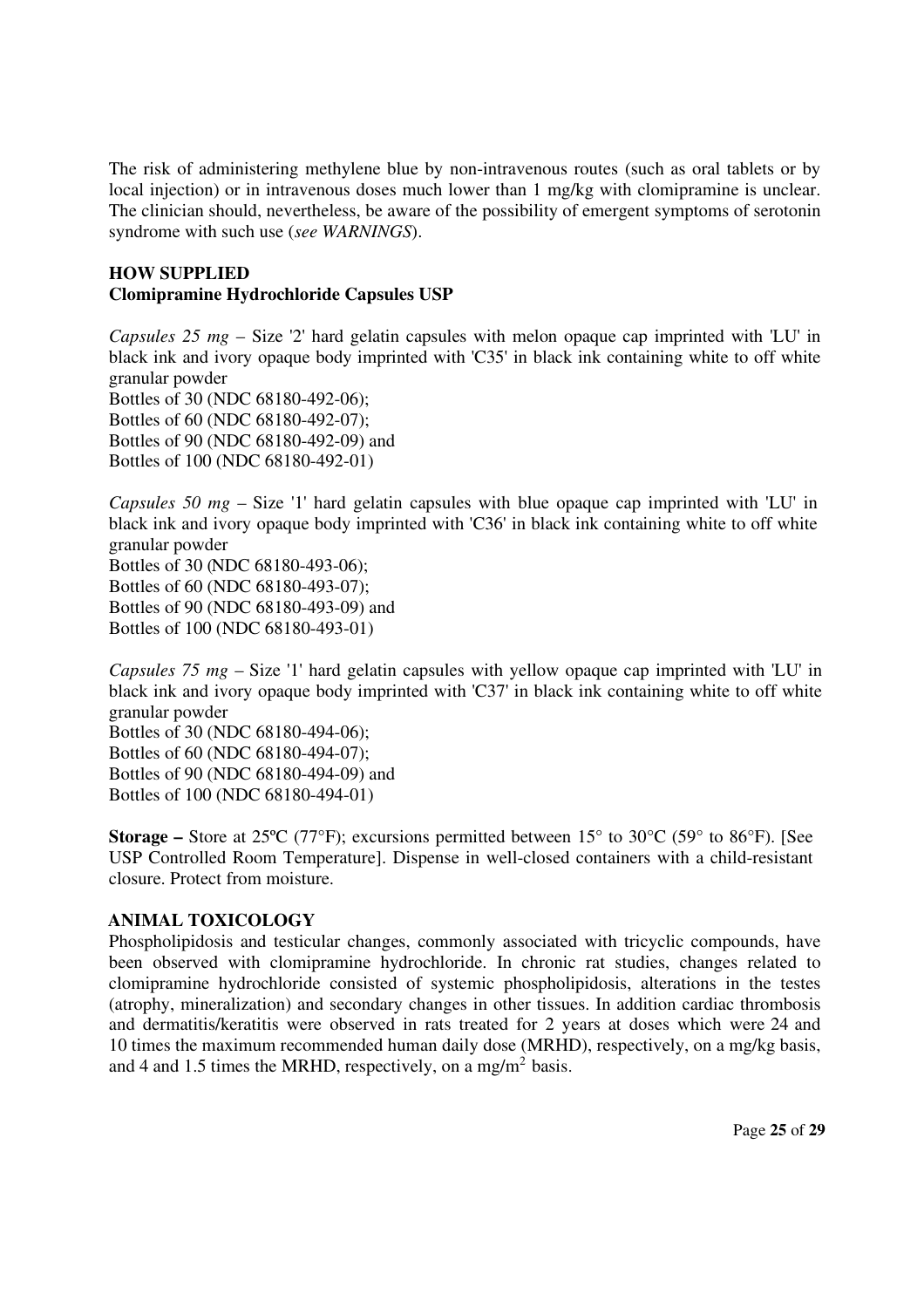Manufactured for: **Lupin Pharmaceuticals, Inc.**  Baltimore, Maryland 21202 United States

Manufactured by: **Lupin Limited**  Nagpur 441 108 INDIA

Revised: January 2022 **ID#: 269281**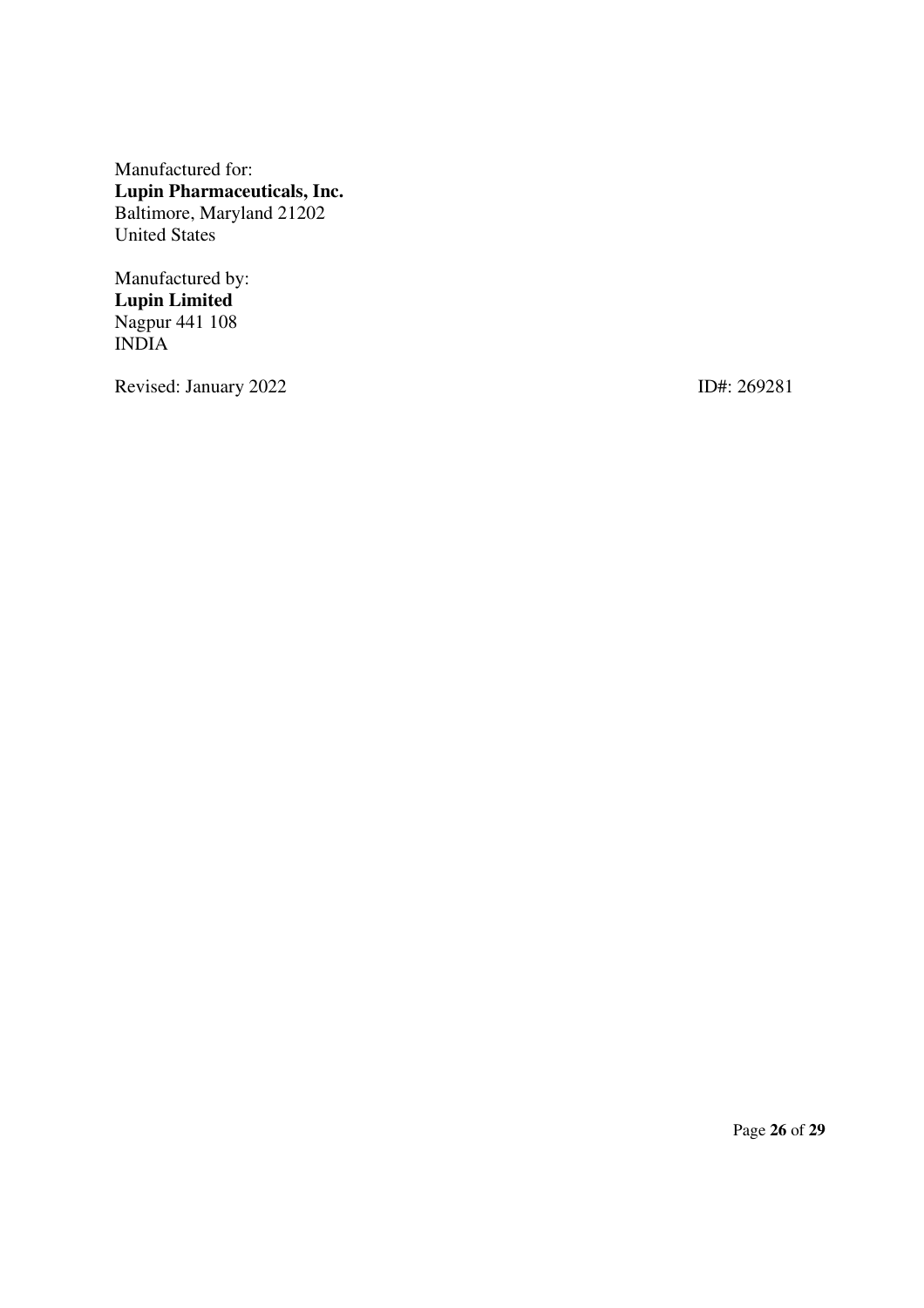## **Medication Guide Clomipramine Hydrochloride Capsules USP**  (kloe mip' ra meen hye'' droe klor' ide)

# <span id="page-27-0"></span>**Antidepressant Medicines, Depression and other Serious Mental Illnesses, and Suicidal Thoughts or Actions**

Read the Medication Guide that comes with you or your family member's antidepressant medicine. This Medication Guide is only about the risk of suicidal thoughts and actions with antidepressant medicines. **Talk to your, or your family member's, healthcare provider about:**

- all risks and benefits of treatment with antidepressant medicines
- all treatment choices for depression or other serious mental illness

**What is the most important information I should know about antidepressant medicines, depression and other serious mental illnesses, and suicidal thoughts or actions?**

**1. Antidepressant medicines may increase suicidal thoughts or actions in some children, teenagers, and young adults within the first few months of treatment.**

**2. Depression and other serious mental illnesses are the most important causes of suicidal thoughts and actions. Some people may have a particularly high risk of having suicidal thoughts or actions.** These include people who have (or have a family history of) bipolar illness (also called manic-depressive illness) or suicidal thoughts or actions.

# **3. How can I watch for and try to prevent suicidal thoughts and actions in myself or a family member?**

- Pay close attention to any changes, especially sudden changes, in mood, behaviors, thoughts, or feelings. This is very important when an antidepressant medicine is started or when the dose is changed.
- Call the healthcare provider right away to report new or sudden changes in mood, behavior, thoughts, or feelings.
- Keep all follow-up visits with the healthcare provider as scheduled. Call the healthcare provider between visits as needed, especially if you have concerns about symptoms.

# **Call a healthcare provider right away if you or your family member has any of the following symptoms, especially if they are new, worse, or worry you:**

- thoughts about suicide or dying
- attempts to commit suicide
- new or worse depression
- new or worse anxiety
- feeling very agitated or restless
- panic attacks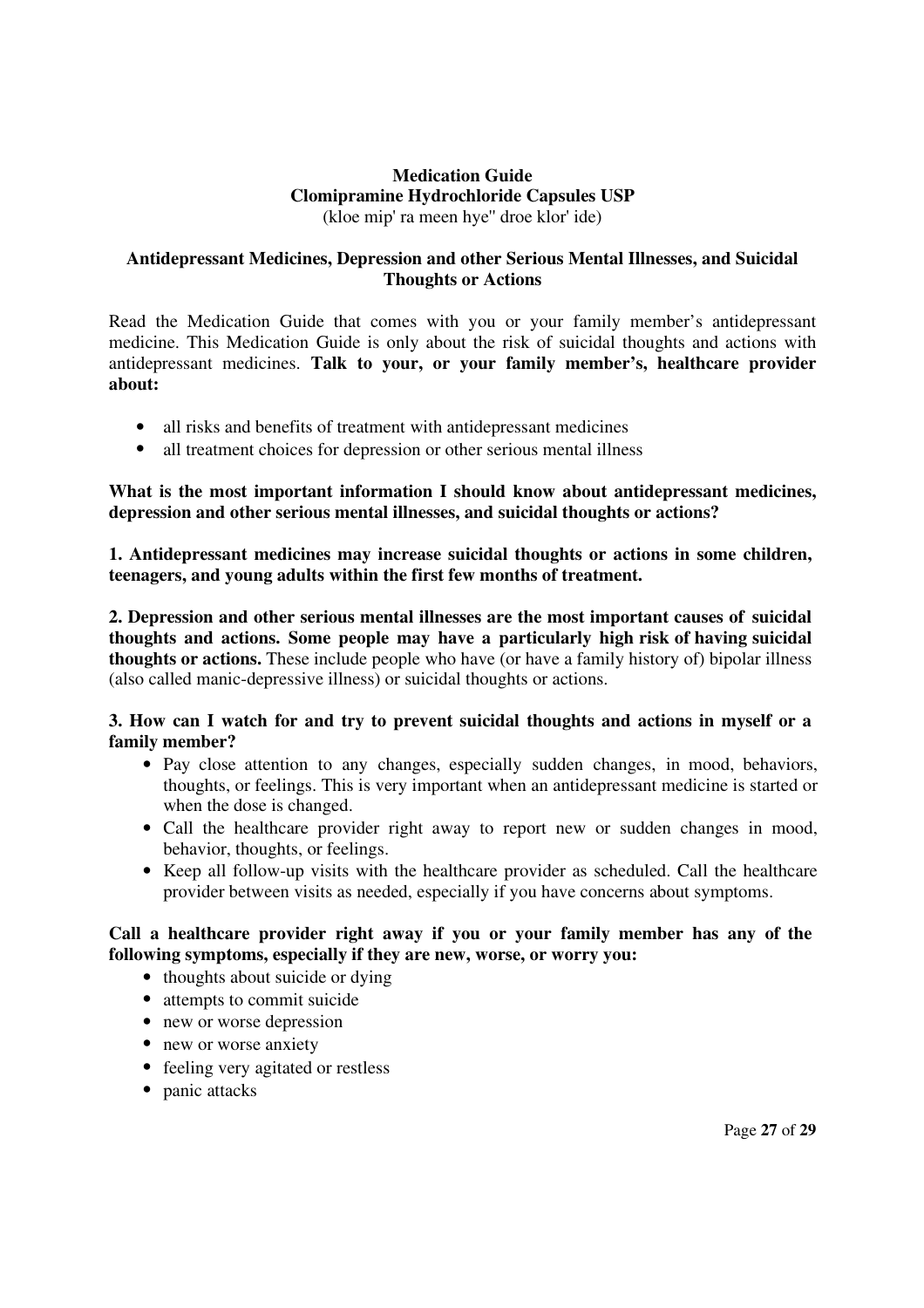- <span id="page-28-0"></span>• trouble sleeping (insomnia)
- new or worse irritability
- acting aggressive, being angry, or violent
- acting on dangerous impulses
- an extreme increase in activity and talking (mania)
- other unusual changes in behavior or mood

**Low salt (sodium) levels in the blood.** Elderly people may be at greater risk for this. Symptoms may include:

- headache
- weakness or feeling unsteady
- confusion, problems concentrating or thinking or memory problems

# **Visual problems**

- eye pain
- changes in vision
- swelling or redness in or around the eye

Only some people are at risk for these problems. You may want to undergo an eye examination to see if you are at risk and receive preventative treatment if you are.

# **Who should not take clomipramine hydrochloride capsules USP?**

Do not take clomipramine if you:

- take a monoamine oxidase inhibitor (MAOI). Ask your healthcare provider or pharmacist if you are not sure if you take an MAOI, including the antibiotic linezolid.
	- o Do not take an MAOI within 2 weeks of stopping clomipramine unless directed to do so by your physician.
	- o Do not start clomipramine if you stopped taking an MAOI in the last 2 weeks unless directed to do so by your physician.

# **What else do I need to know about antidepressant medicines?**

- **Never stop an antidepressant medicine without first talking to a healthcare provider.** Stopping an antidepressant medicine suddenly can cause other symptoms.
- **Antidepressants are medicines used to treat depression and other illnesses.** It is important to discuss all the risks of treating depression and also the risks of not treating it. Patients and their families or other caregivers should discuss all treatment choices with the healthcare provider, not just the use of antidepressants.
- **Antidepressant medicines have other side effects.** Talk to the healthcare provider about the side effects of the medicine prescribed for you or your family member.
- **Antidepressant medicines can interact with other medicines**. Know all of the medicines that you or your family member takes. Keep a list of all medicines to show the healthcare provider. Do not start new medicines without first checking with your healthcare provider.
- **Not all antidepressant medicines prescribed for children are FDA approved for use in children**. Talk to your child's healthcare provider for more information.